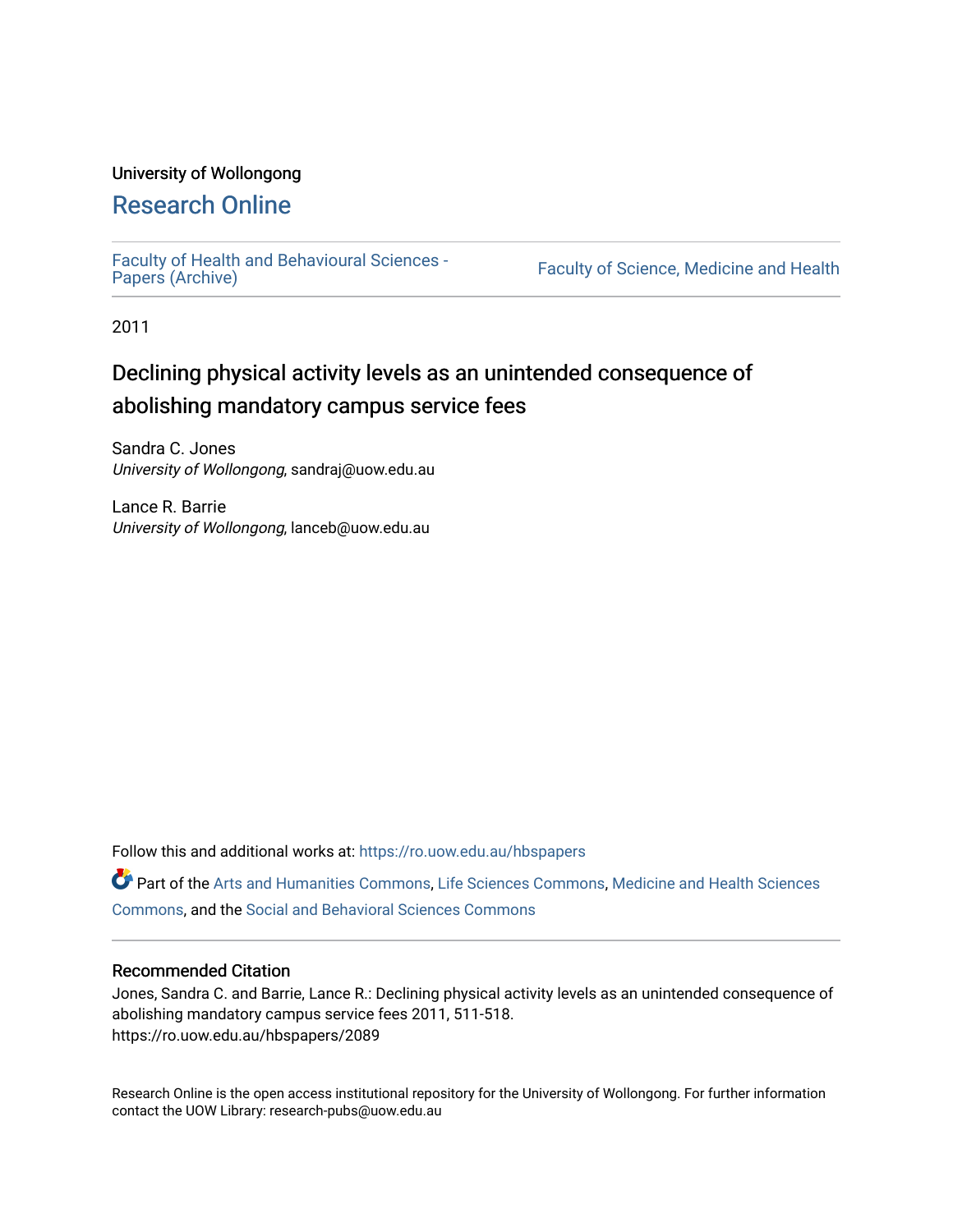### Declining physical activity levels as an unintended consequence of abolishing mandatory campus service fees

### Abstract

Objective: This study investigates the effect of the introduction of voluntary student unionism and subsequent increase in campus facility fees on engagement in physical activity on campus. Participants: Participants were 1,904 students from a large regional NSW (Australia) university across 3 time periods (926 in 2005, 504 in 2006, and 474 in 2007). Methods: Students completed a survey across the 3 time periods, responding to questions about physical activity levels, use of on-campus and off-campus facilities, and barriers to facility use. Results: Participation in physical activity at university facilities was low overall, and declined substantially between 2005 and 2007, with the proportion of students identifying cost as a barrier more than doubling over this time period. Conclusions: There is a need for policy makers to consider the unintended health impacts of such policy changes, particularly in relation to the impact on already insufficient levels of physical activity.

### Keywords

Declining, physical, activity, levels, unintended, consequence, abolishing, mandatory, campus, service, fees

### **Disciplines**

Arts and Humanities | Life Sciences | Medicine and Health Sciences | Social and Behavioral Sciences

### Publication Details

Jones, S. C. & Barrie, L. (2011). Declining physical activity levels as an unintended consequence of abolishing mandatory campus service fees. Journal of American College Health, 59 (6), 511-518.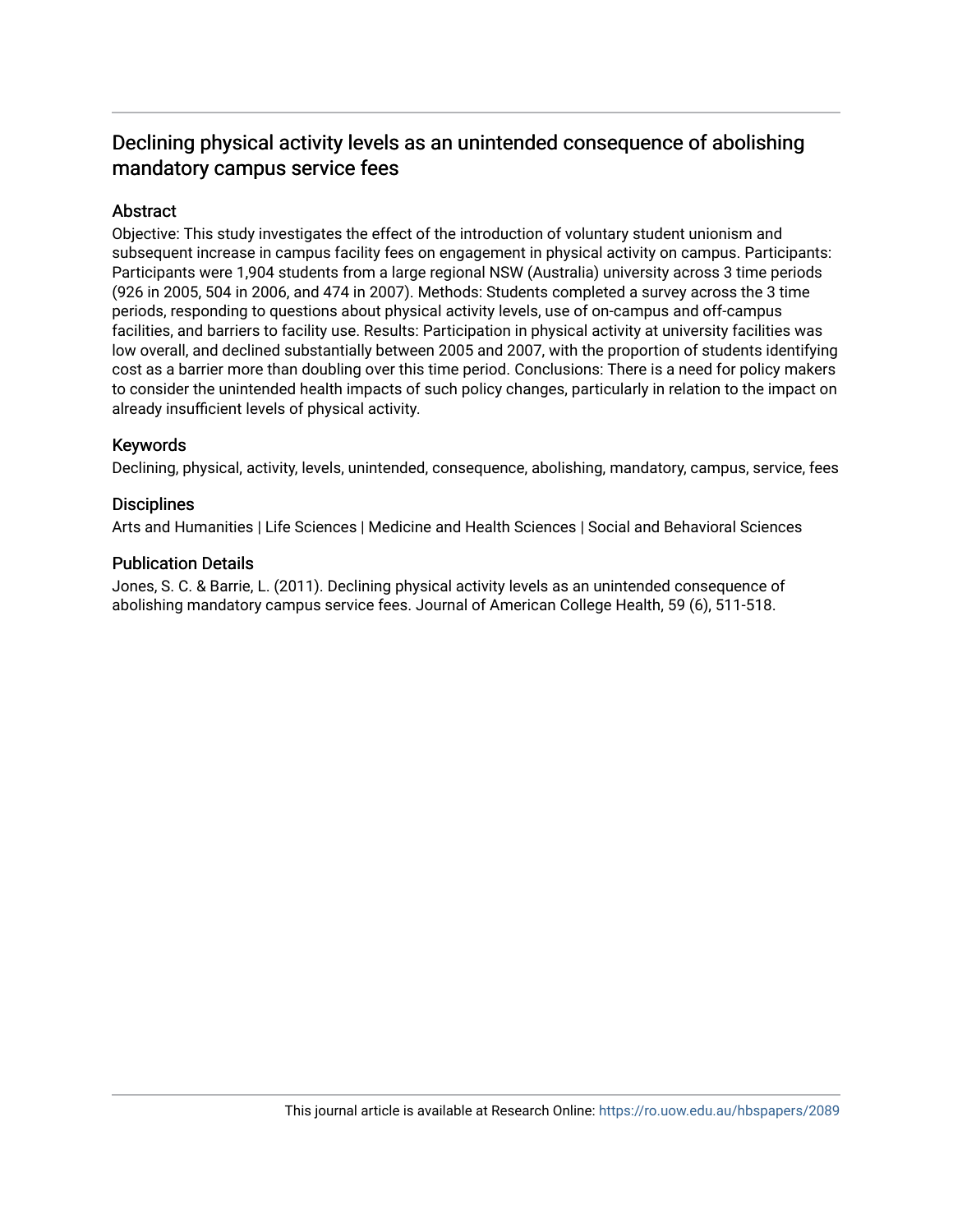# **Declining Physical Activity Levels as an Unintended Consequence of Abolishing Mandatory Campus Service Fees**

Sandra C. Jones, MBA, MPH, MAssEval, PhD; Lance Barrie, BSc, MPH Centre for Health Initiatives, University of Wollongong

### **Abstract**

**Objective**: This study investigates the effect of the introduction of voluntary student unionism and subsequent increase in campus facility fees on engagement in physical activity on campus. **Participants**: Participants were 1,904 students from a large regional NSW (Australia) university across 3 time periods (926 in 2005, 504 in 2006, and 474 in 2007). **Methods**: Students completed a survey across the 3 time periods, responding to questions about physical activity levels, use of on-campus and off-campus facilities, and barriers to facility use. **Results**: Participation in physical activity at university facilities was low overall, and declined substantially between 2005 and 2007, with the proportion of students identifying cost as a barrier more than doubling over this time period. **Conclusions**: There is a need for policy makers to consider the unintended health impacts of such policy changes, particularly in relation to the impact on already insufficient levels of physical activity.

Keywords barriers, college health, healthy public policy, physical activity, recreation centers, university/college students

Regular physical activity and good health go hand in hand, having numerous benefits such as reducing the risk of cardiovascular disease and its associated risk factors. Exercise has been shown to be beneficial in reducing overweight and obesity, lowering blood pressure, lowering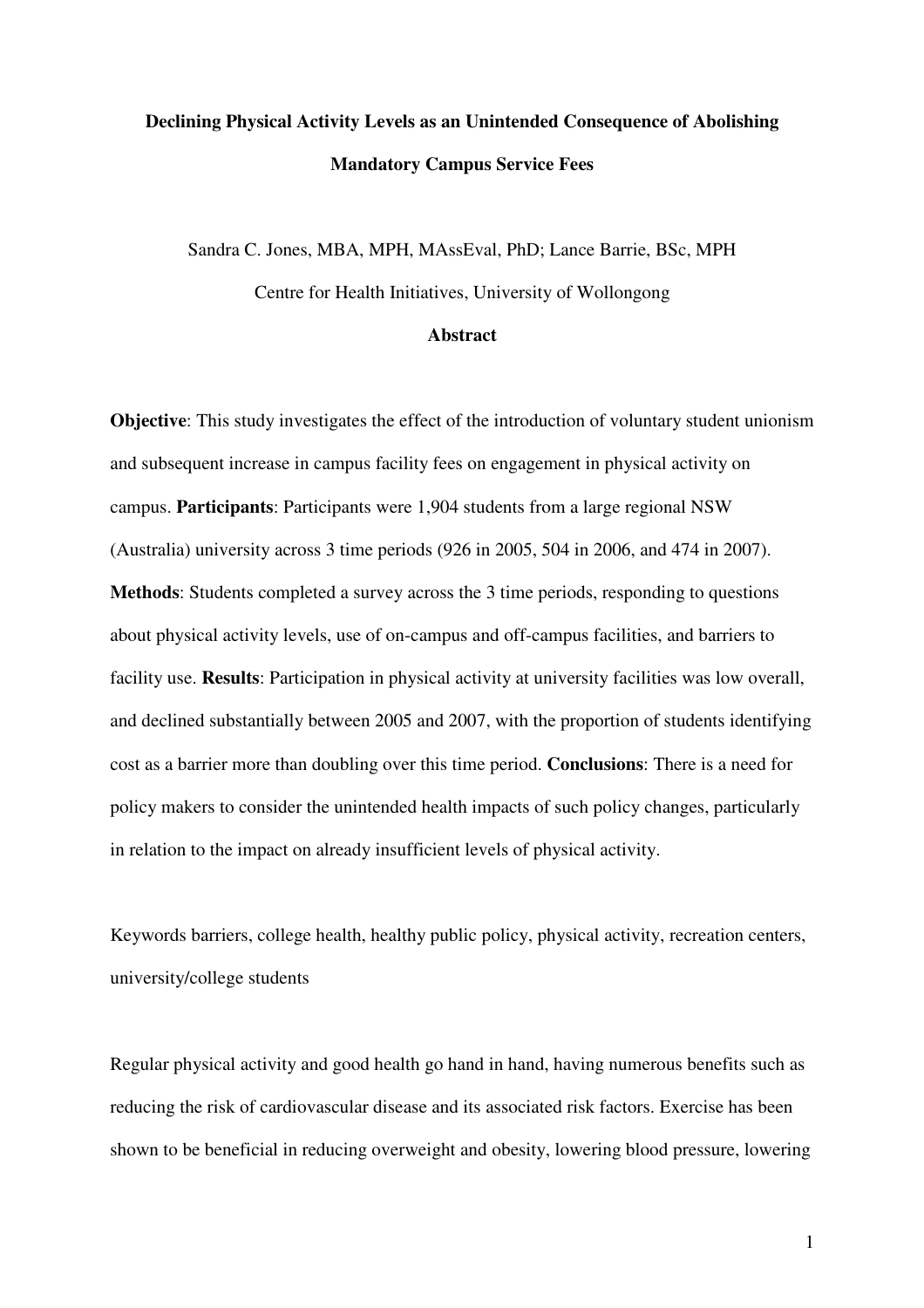cholesterol levels, and reducing the risk of type 2 diabetes and some cancers. <sup>1</sup> Physical activity also helps to improve long- and short-term mental well-being through stress release and reduced levels of anxiety. $2$ 

The National Physical Activity Guidelines for Australians<sup>3</sup> recommend that adults participate in at least 30 minutes of moderate-intensity physical activity on most (preferably all) days of the week, in order to obtain health benefits. This is generally interpreted as 30 minutes on at least 5 days of the week, totaling 150 minutes of moderate activity per week.<sup>3</sup> The guidelines for children and adolescents recommend at least 60 minutes of moderate to vigorous physical activity every day.<sup>4</sup>

The 2004–2005 National Health Survey found that only 29.6% of Australian adults reported participating in moderate to high levels of physical activity, a slight decrease from 2001 (30.1%). Moreover, approximately 50% of adult Australians report weight-to-height ratios that indicate they are overweight or obese (ie, have a body mass index greater than 25), a figure that has been consistently rising since 1995 when only approximately 40% of Australian adults were categorized as overweight or obese.<sup>5</sup>

Young adults, like their older counterparts, have generally been found to be insufficiently active, with over 40% of people aged 18 to 29 years not participating in adequate physical activity. <sup>6</sup> This represents a considerable decline from the activity levels of children and adolescents, with a recent survey in New South Wales (*n* = 5,407), finding that three-quarters of students in years 6, 8, and 10 reported levels of physical activity that met the Department of Health and Ageing recommendations, with boys reporting more activity than girls.<sup>7</sup>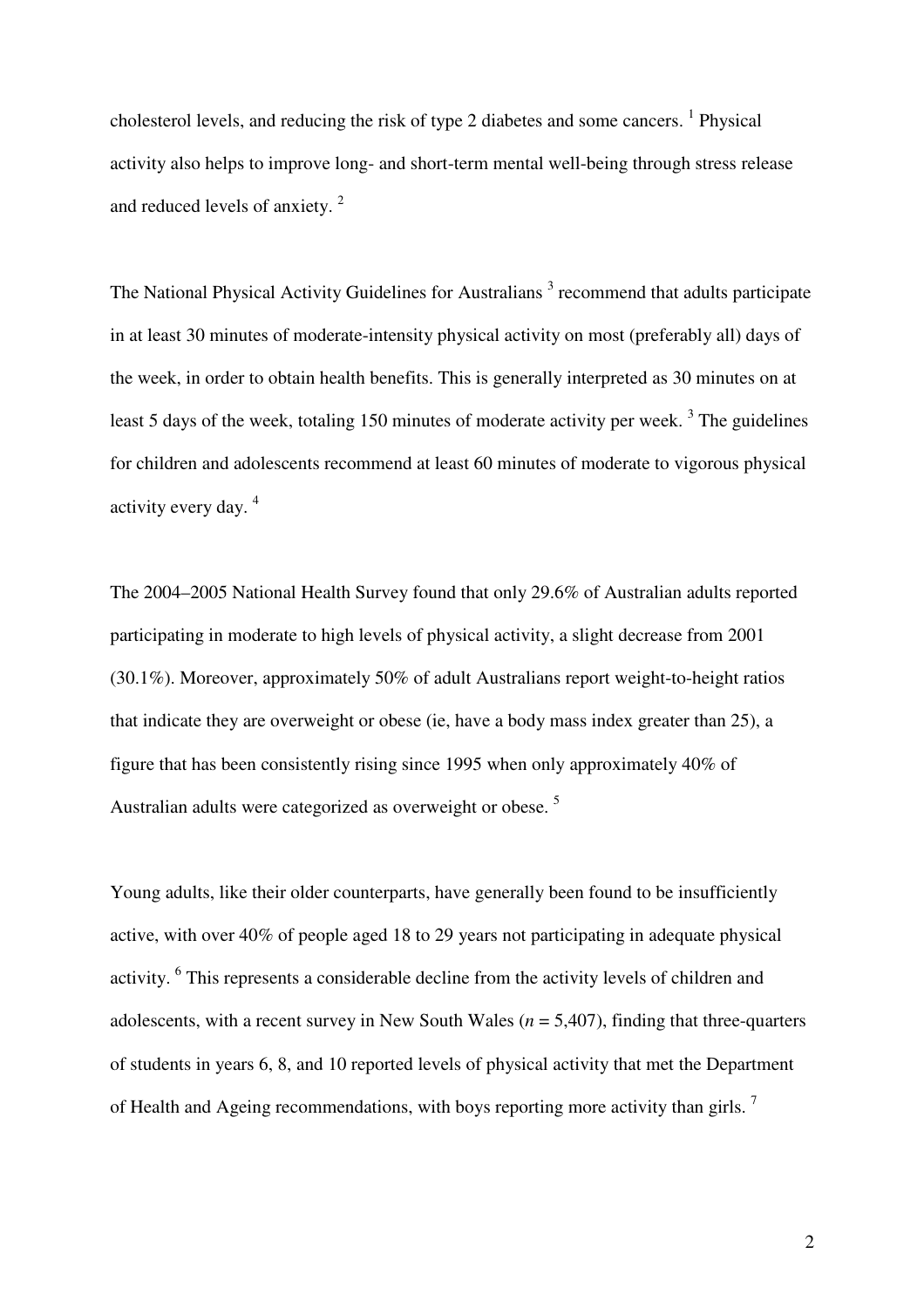The few studies of the physical activity levels of university students suggest that this group is somewhat more active than their same-age peers, although there is still room for improvement. A review of 19 studies conducted between 1985 and 2001 concluded that, based on the American College of Sports Medicine guidelines for physical activity, less than half of university students in the United States and Canada engage in sufficient levels of physical activity to acquire health benefits. <sup>8</sup> This is slightly bettered by Australian students, with the same study finding that approximately 60% of Australian university students participate in adequate physical activity, higher than the proportions from all 27 other countries analyzed in the review. However, 40% is still a large and unacceptable proportion of Australian university students who are not sufficiently active.

Recent research has highlighted that the low levels of physical activity undertaken by university students, and the observed decline in participation from high school to university, is occurring in most developed nations.  $9, 10, 11$  A comparison of student self-reports of physical activity during the last 2 months of high school and the first 2 months at university found significant declines in both frequency and duration of vigorous physical activity; and that 50% of the students who had been vigorously active (ie,  $\geq$  20 minutes on 3 or more days per week) during the last year of high school had become insufficiently active during their first year of university.<sup>12</sup>

The university years play an important role in establishing lifestyle patterns, which may affect the remainder of the student's lives; and with the number of Australians with higher education qualifications increasing from 14% to 22% between 1998 and 2008,  $^{13}$  and the number with 4 or more years of higher education nearly doubling in the United States over the past 3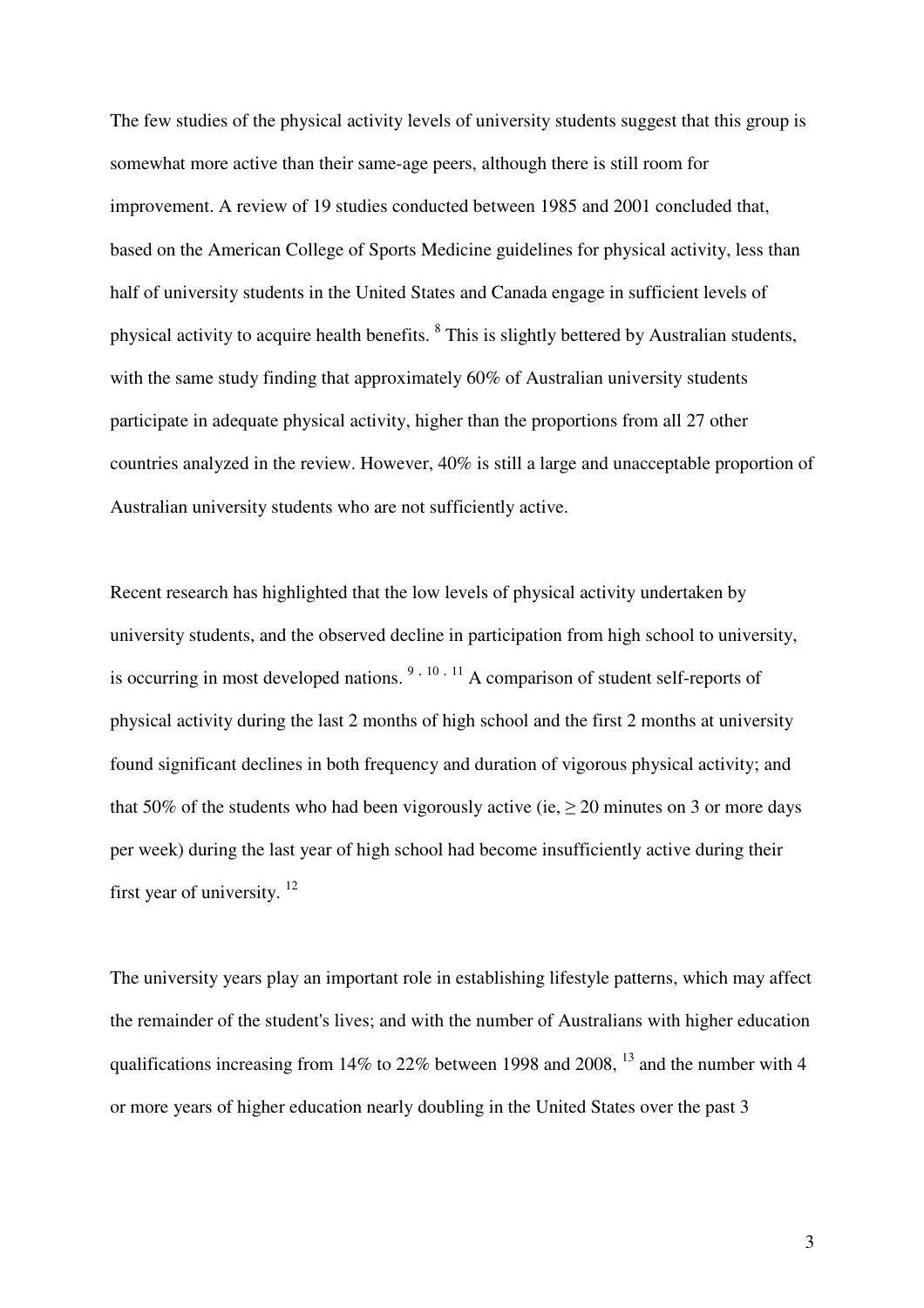decades, there clearly needs to be more emphasis placed on physical activity undertaken within the university environment.  $14$ 

A study of physical activity levels on 4 Australian campuses found that the preferred activities of University students who were exercising adequately were racquet sports, swimming, aerobics, team sports, and weight training  $15$  —all activities that are currently available on most University campuses. It has been suggested that the university environment itself can be improved to encourage physical activity amongst university students, with suggestions including greater access to, and affordability of, facilities; and improving the design of university infrastructure, including the placement of recreational facilities and the aesthetic design of existing areas. <sup>16</sup> However, the association between the university environment and physical activity appears to be vastly understudied in health research and, as a result, relevant interventions are limited.

As mentioned above, there is consistent evidence of low levels of physical activity undertaken by university students, particularly in relation to the observed decline in physical activity participation from the higher levels during high school. Determining why these declines are occurring is a pressing question for health researchers, and several studies have been conducted to find possible explanations. A US study found that the major barriers to physical activity for university students were time constraints, exercise being viewed as "too hard," and family members not encouraging exercise.  $17$  In addition, self-efficacy for coping with barriers to physical activity has been found to partially control the decline in physical activity in the pretransition to first-year university period.  $10$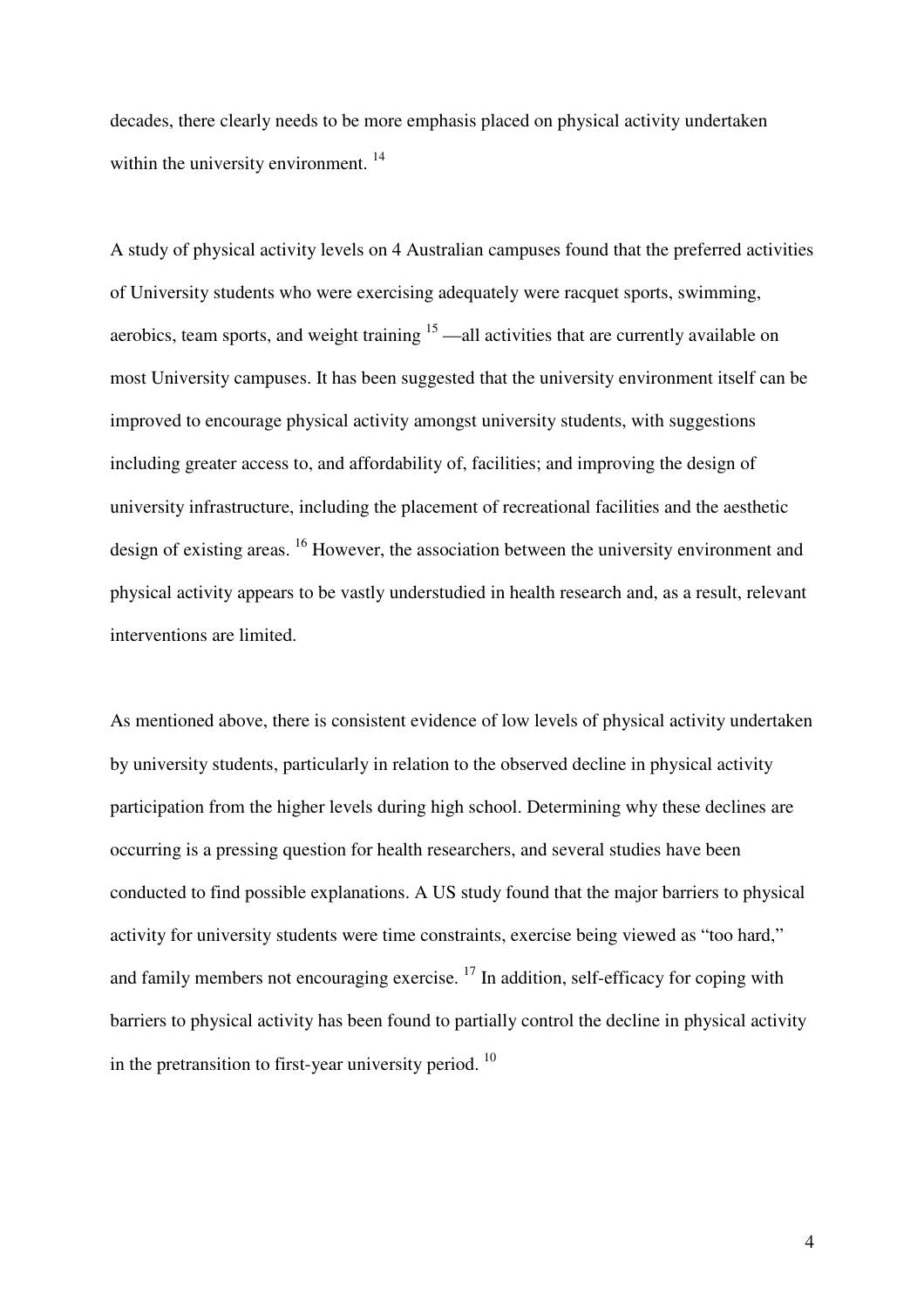It is likely that individual factors such as those identified cannot solely explain these low levels of physical activity, and that policy has a significant influence also. The World Health Organization (WHO) Ottawa Charter (1986) recognized health as a fundamental social goal, and identified 5 health promotion action areas designed to address the social determinants of health. These action areas include the building of health public policy and the creation of supportive environments as a means of promoting "health for all." The WHO Adelaide Recommendations on Healthy Public Policy (1988), defined healthy public policy as "policy that makes health choices possible or easier for citizens," and affirms the role of public policy as the primary action that establishes an environment in which other health promotion actions are encouraged, and are possible. Healthy public policy is therefore the responsibility of all government sectors, and all sectors should be accountable for the health consequences of their policy decisions.

Historically, students at Australian universities have been required to become a member of their campus student organization. The fees for this membership were generally collected by the university administration and provided to the student union; with these funds typically used for the provision of campus-based activities such as sporting facilities, entertainment, social clubs, subsided food, advocacy, and childcare services. <sup>18</sup> Students could elect not to join the "student union" but were then required to pay an equivalent amount to the university as a service fee.

In March 2005, the Australian Federal Government introduced legislation into parliament banning compulsory student unionism for students at universities and colleges. In the words of the Senate Committee: "At the core of the policy is a determination to uphold the right of self determination. In this context, that means that students should not be obliged to pay for

5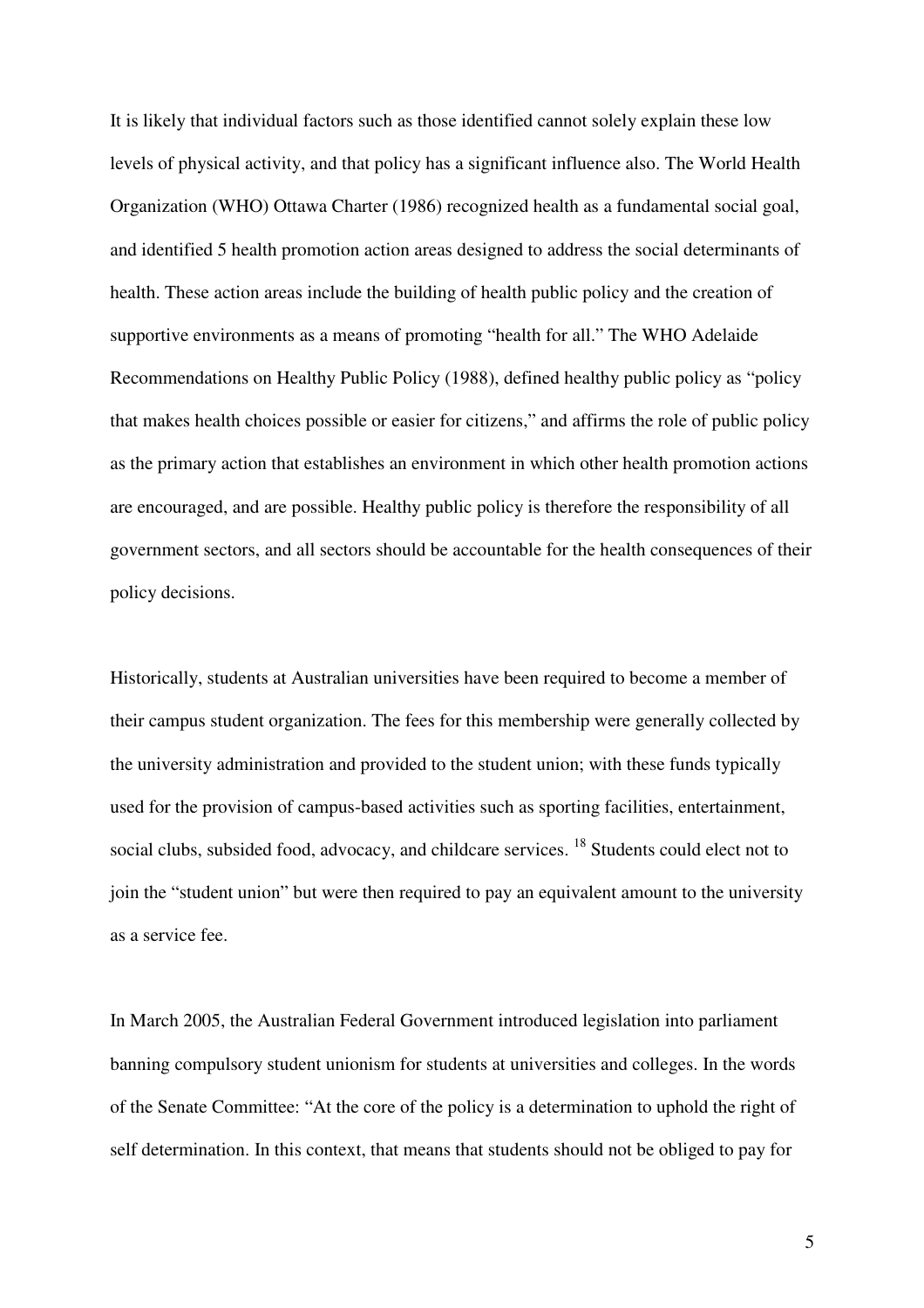services which they will not choose to use, nor join organisations which are unlikely to represent their interests." <sup>19</sup> Opponents of voluntary student unionism argued that the decline of student organizations would result in a loss of important financial and social services for students and would reduce the ability of students to provide a collective voice in academic and political issues. This legislation—the *Higher Education Support Amendment (Abolition of Compulsory Up-front Student Union Fees) Bill* 2005 (but commonly referred to as "voluntary student unionism" or VSU)—was passed in the Senate, banning the collection of such fees from July 1, 2006.

It had previously been posited that the introduction of VSU would impact on prices and availability of facilities, since this subsidization would no longer occur. Reviews conducted in 2007 found that VSU reduced annual funding from AU\$179 million to AU\$13 million, resulting in over 400 sport, advocacy, and other services (eg, childcare) closing down or contracting. <sup>20</sup> This is likely to further contribute to the decline in physical activity levels of students, as research has shown that having a supportive environment for activity (eg, having accessible facilities and more opportunities for activity) is associated with higher levels of physical activity.<sup>21,22</sup>

We know that there is a notable decline in physical activity in the transition period between high school and the commencement of university. However, there is a need to examine the levels of participation in physical activity amongst university students, what modifiable barriers can be addressed in the future, and—in this Australian context—whether VSU may further decrease the already low levels of physical activity.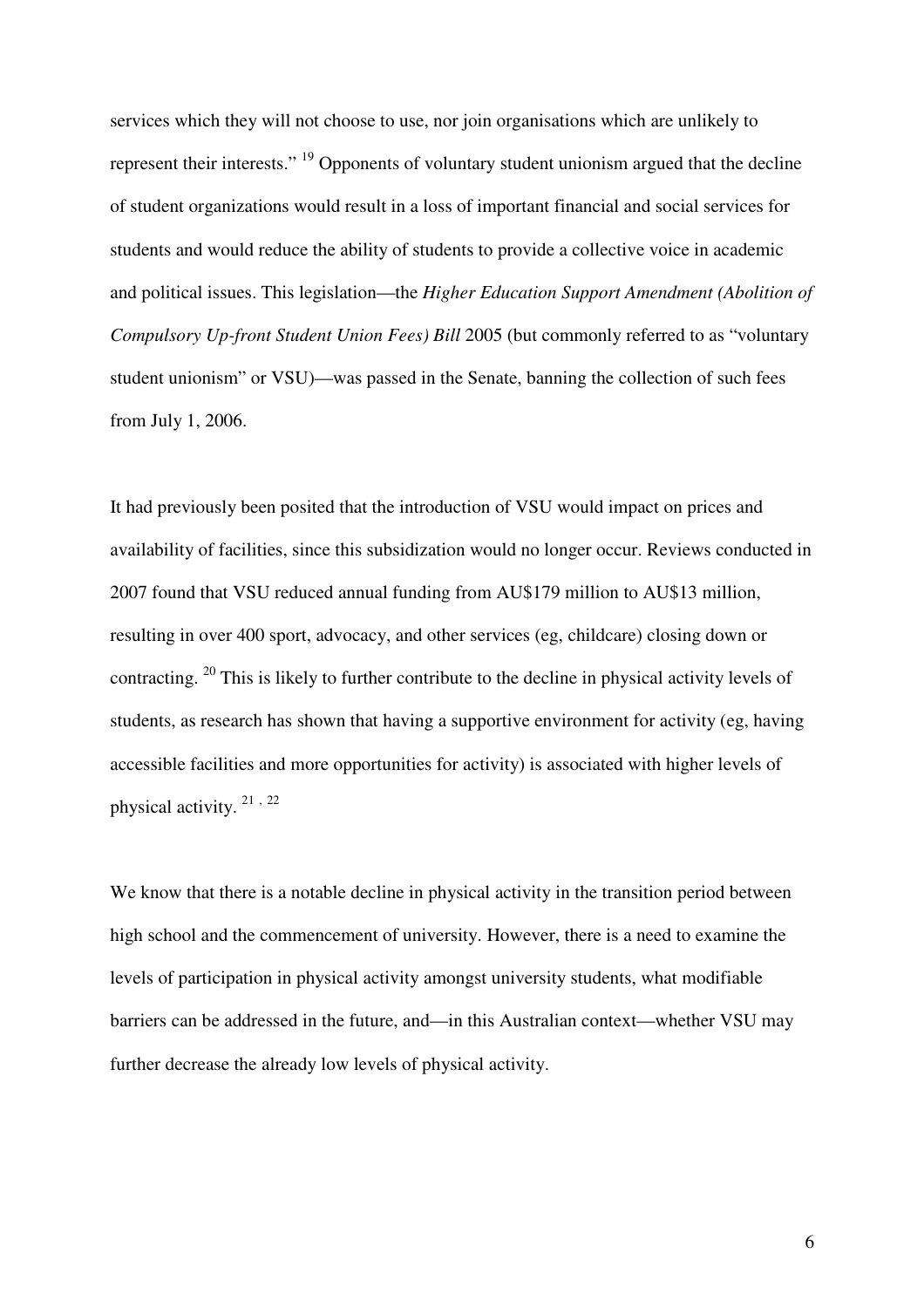We were unable to identify any studies that directly assessed the role of college policies (or government policies that impact on colleges) in increasing or decreasing physical activity. However, we believe that our study provides some initial evidence that government policies and laws have the potential to impact on a wide range of health-related behaviors and that such impacts should be carefully considered prior to their introduction. Although it is beyond the scope of this paper to review in detail, we note that there is extensive evidence of the role of policy on promoting physical activity in the preschool and primary school environment.  $^{23}$ 24 , 25

There is a small, but consistent, body of literature on the role of college policies and government regulations in improving the health outcomes of students, much of which has been published in this journal. In the main, these studies have investigated substance use behaviors (smoking and drinking). For example, there is evidence that awareness of college alcohol policies is associated with lower incidence of binge drinking  $^{26}$ ; that students residing in states with stronger legal restrictions on underage and excessive drinking are less likely to binge drink.  $27 \times 28$  Each of these studies have recommended the development of additional policies and/or increasing awareness of existing policies to reduce engagement in healthdamaging behaviors.

As stated earlier, increasing numbers of US adults are undertaking university studies, and there is evidence that lifestyle patterns established in the university years have a significant impact on health behaviors and outcomes in later life. For example, a study that followed over 20,000 male Harvard alumni for 23 to 27 years found that the incidence of depression was lower among those who had been physically active. <sup>29</sup> Thus, policies put into place by university administrators have the potential to not only improve (or reduce) the physical and

7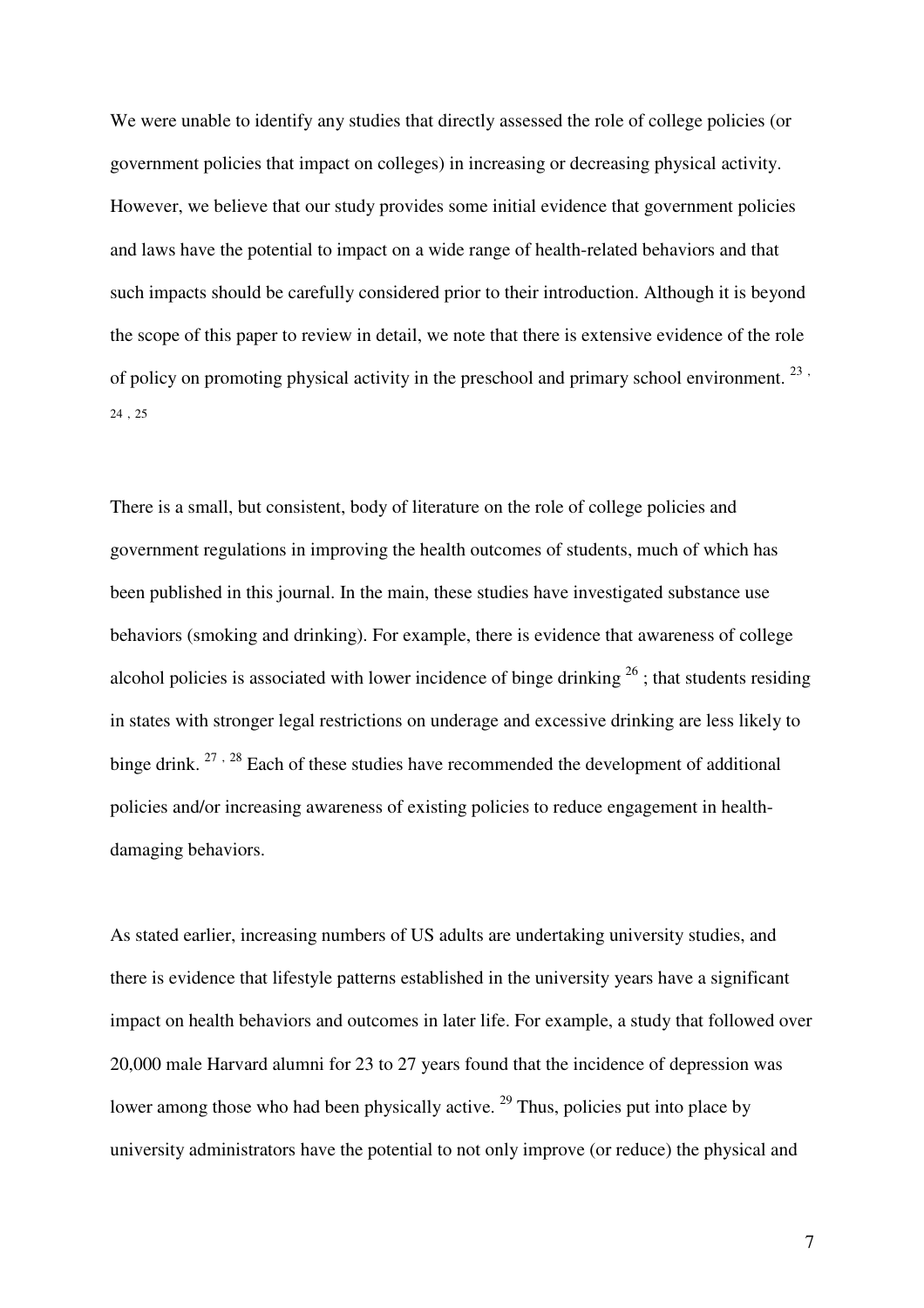emotional well-being of college students and reduce attrition, they also have a role in influencing lifetime health behaviors and health outcomes.

The aims of the current study were to measure the level of physical activity university students are undertaking both on and off campus and to assess where students prefer to exercise; to examine perceived barriers to physical activity; and to measure the impact of the introduction of VSU on the physical activity levels of university students.

### **METHODS**

The University of Wollongong (UOW) is located 80 km south of Sydney, New South Wales (east coast of Australia), with Wollongong being the eighth largest city in Australia. The UOW student population in 2007 was 23,171, which was predominantly made up of undergraduate students ( $n = 14,741$ ). The majority of students are under the age of 25 years ( $n = 14,741$ ).  $= 15,692$ ) and these figures are similar to previous years (2005–2007).

The University Recreation and Aquatic Centre (URAC) is an on-campus fitness facility that includes an aquatic center, an air-conditioned health club, lunchtime sports, and also various sporting clubs attached to the university. Before the VSU was introduced, enrolled UOW students automatically became URAC members, which entitled students to use the facilities and join the gym at a discounted rate (approximately 50%). After the introduction of the VSU, the guidelines changed significantly and students now have to pay AU\$110.00 to become a URAC member (and therefore receive discounted rates for URAC facilities) and gym membership prices have almost doubled.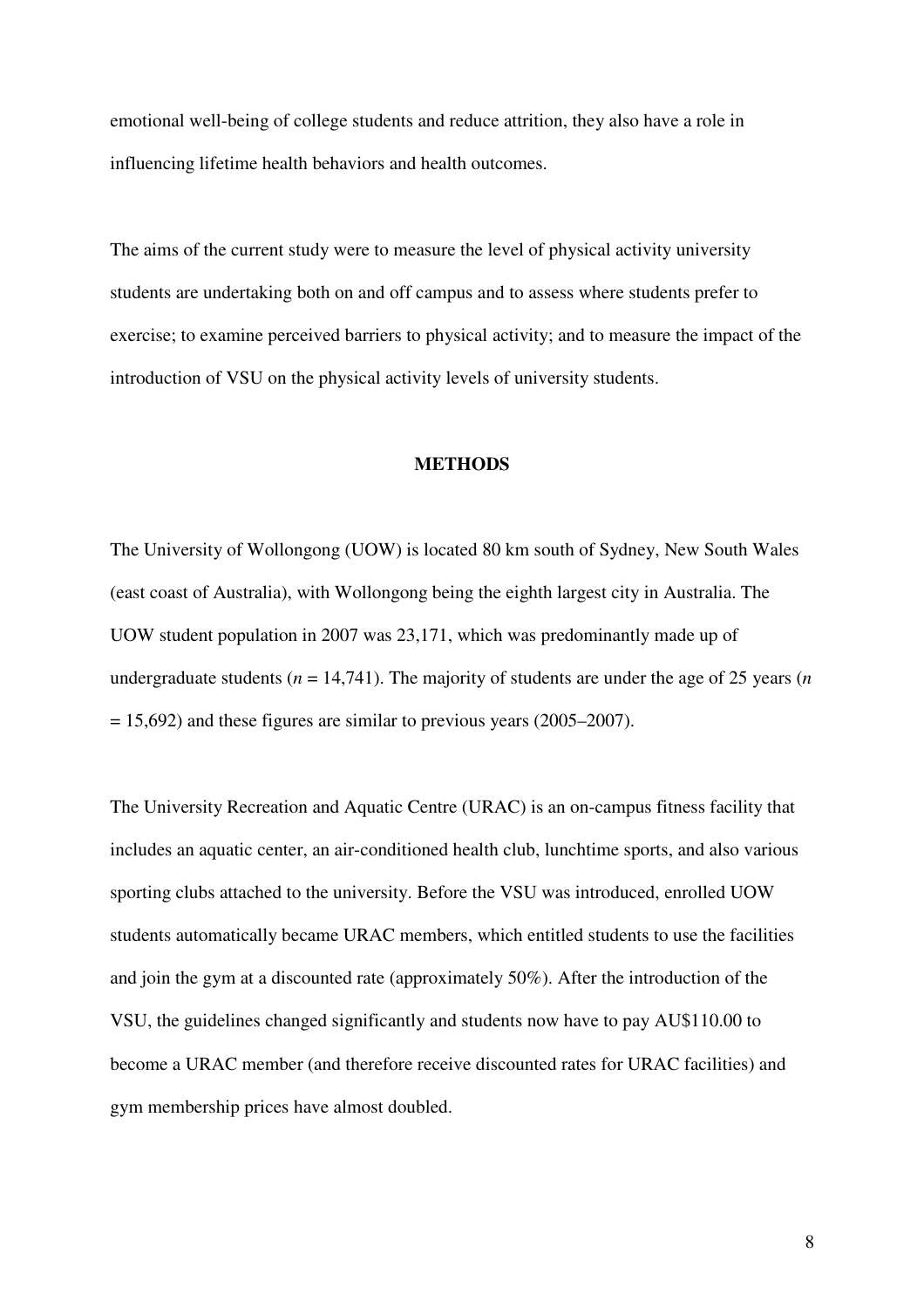This project utilized a convenience sample of university students (*n* = 1,904), recruited on the main campus of the UOW. Trained research assistants administered the surveys at various locations throughout the university campus. Participants were offered the opportunity to enter a competition to win a gift voucher that could be used at major department and specialist stores nationally, with competition entry forms collected and stored separately to survey forms. The study protocol was approved by the university's Human Research Ethics Committee.

Participants were asked to complete a survey about their current levels of physical activity, and engagement with physical activity–related groups and use of resources on campus and off campus. Measures within the survey were used to determine each participant's level of physical activity and perceived barriers to engaging in physical activity. Face validity was determined by a process of recruiting 4 academics and 8 students to review the survey, with each working through the survey items in a one-on-one session with one of the authors. A "think-aloud" method was used, with participants working through the questionnaire and clarifying any confusion regarding question wording or response options. Minor modifications were made to the questionnaire following the completion of the first 6 interviews, and no further issues or concerns or clarifications were raised by the remaining 6 participants.

The survey was conducted on the university campus in 3 time periods: October 2005 (before the introduction of VSU), October 2006 (shortly after the introduction of VSU), and October 2007 (just over a year after the introduction of VSU). The survey was conducted at the same time each year to ensure that the results were not affected by seasonal variations in physical activity.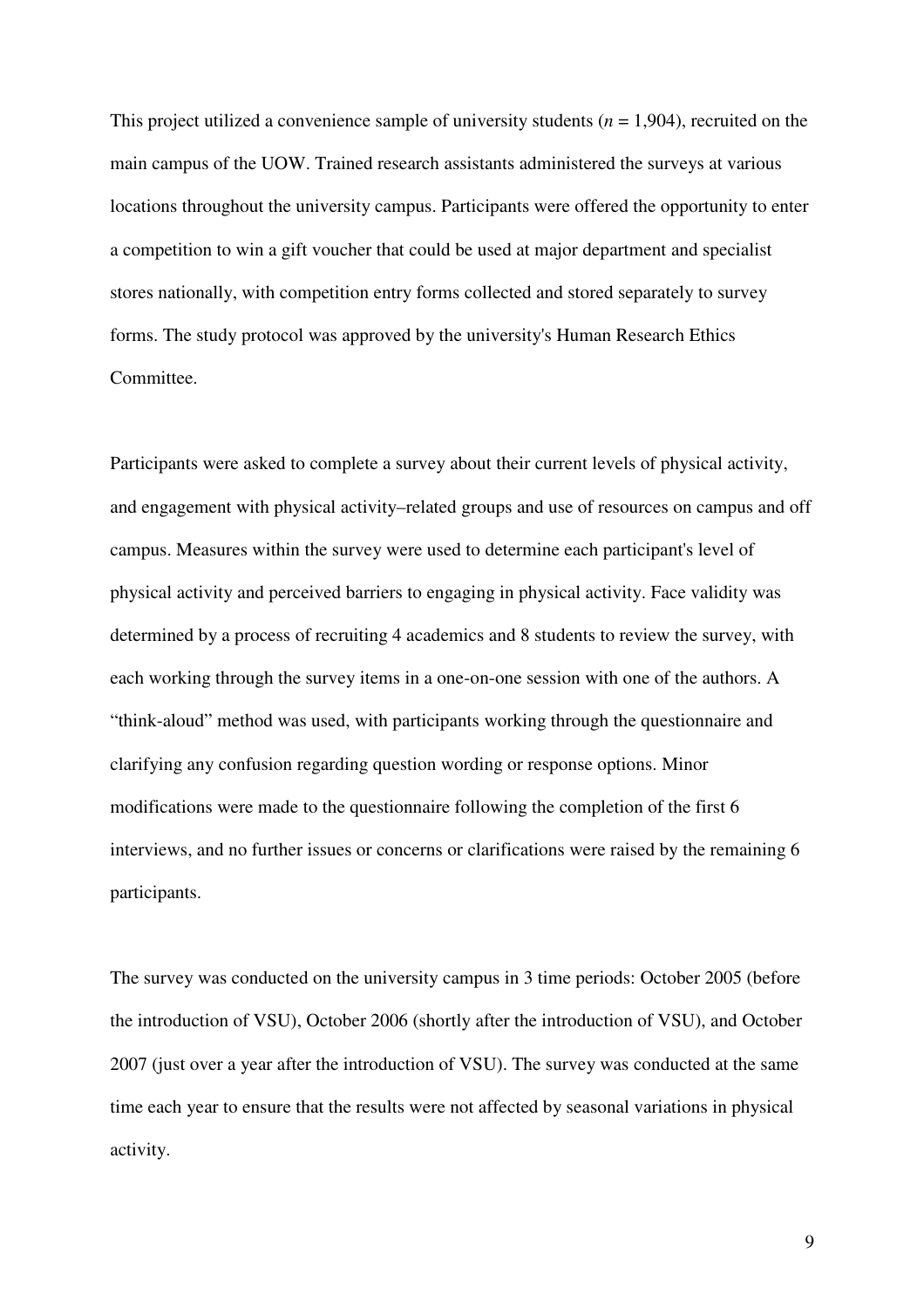Survey questions included physical activity over the previous 7 days; membership of URAC; attendance at URAC facilities (weight, swimming pool, fitness classes); membership of university sport teams and activity-based groups; barriers to physical activity at on-campus facilities; membership of off-campus gyms, fitness centers, or pools; membership of nonuniversity sporting teams and activity-based groups; and barriers to physical activity at off-campus facilities. The questionnaire also contained a series of demographic questions, including gender, age, and student status.

We considered both the research questions and how each variable was measured when analyzing the data to ensure the research aims for the project were met. The majority of questions in the survey were categorical variables and consequently basic descriptive statistics were used to assess demographic data. Pearson's chi-square test for independence was used to explore the relationship between demographic variables and types of activity undertaken both on and off campus and also to determine significant differences between the type of physical activity undertaken (fitness class, recreation activity, organized sport, etc) for both males and females between 2005 and 2007. When measuring barriers to physical activity across the 3 survey points, descriptive statistics were again used. Additionally a *z* test for 2 proportions was used to determine significant differences between the independent samples (2005 and 2007).

### **RESULTS**

In total, 1,904 students completed this survey across the 3 time periods (926 in 2005, 504 in 2006, and 474 in 2007). This represents almost 13% of the 14,798 domestic undergraduate students that were enrolled at UOW in 2007 (this figure includes students on 2 other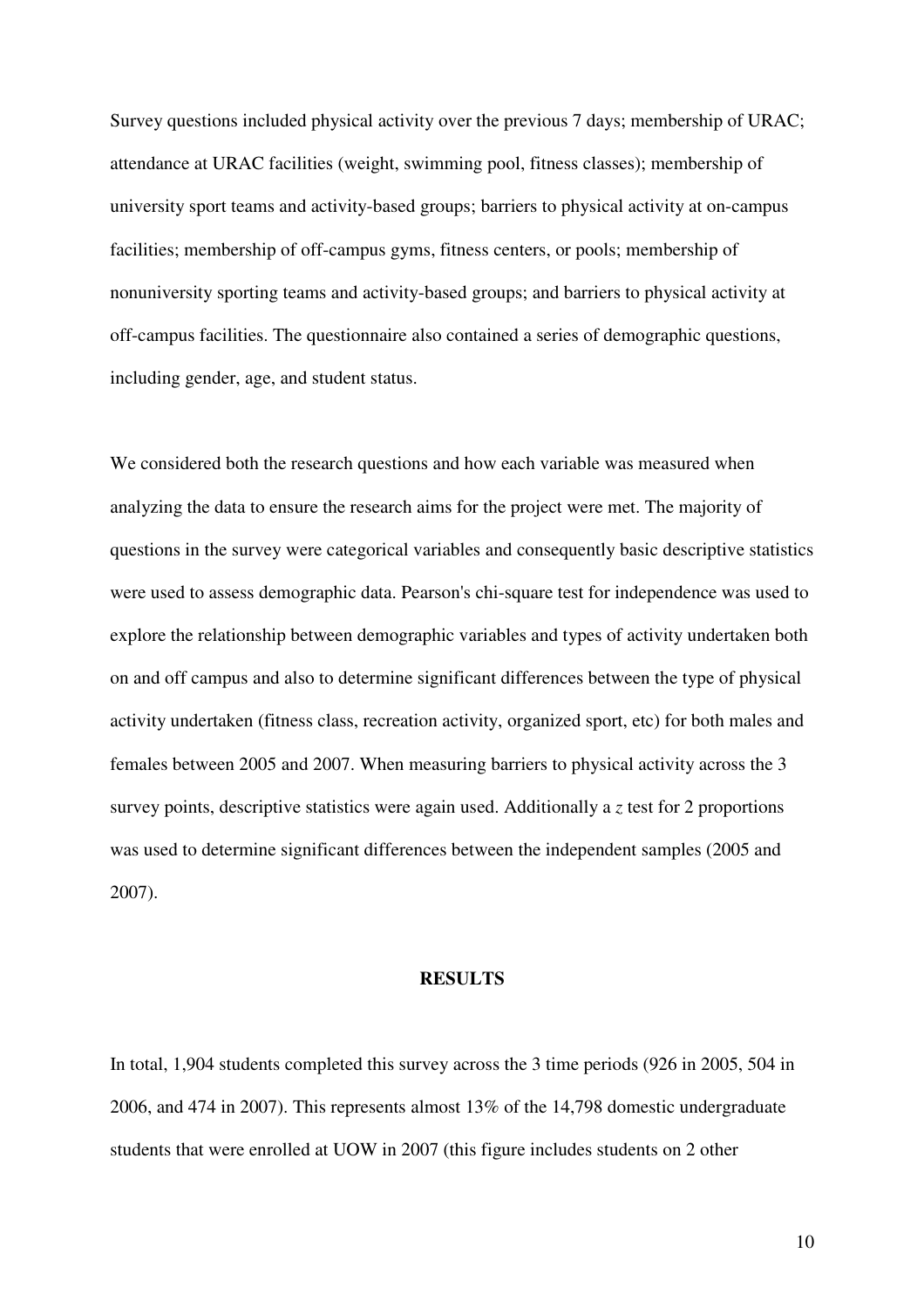campuses). As the survey was anonymous, we are unable to determine how many (if any) students completed the survey at multiple time points. A profile of the respondents in each of the 3 years is provided in Table 1.

|                   | 2005  | 2006  | 2007     | Total |
|-------------------|-------|-------|----------|-------|
| Gender            |       |       |          |       |
| Male              | 43.8% | 44.8% | 42.9%    | 43.8% |
| Female            | 56.2% | 55.2% | 57.1%    | 56.2% |
| Age               |       |       |          |       |
| $\leq$ 21         | 61.1% | 72.4% | 67.9%    | 66.0% |
| $22 - 25$         | 25.6% | 22.8% | 23.7%    | 24.4% |
| $26+$             | 13.2% | 4.6%  | 7.9%     | 9.6%  |
| Marital status    |       |       |          |       |
| Single            | 80.3% | 78.6% | 75.7%    | 78.7% |
| Married           | 5.7%  | 3.0%  | 3.0%     | 4.4%  |
| De-facto          | 10.8% | 15.1% | 18.1%    | 13.8% |
| Other             | 3.2%  | 3.3%  | 3.2%     | 3.2%  |
| Employment status |       |       |          |       |
| Unemployed        | 26%   | 24.6% | 23.6%    | 25.2% |
| Casual            | 47.6% | 52.0% | 53.8%    | 50.6% |
| Part Time         | 17.7% | 17.7% | $16.7\%$ | 17.5% |
| Full Time         | 5.4%  | 4.0%  | 4.9%     | 4.9%  |
| No Answer         | 3.2%  | 1.8%  | $1.1\%$  | 1.7%  |

**Table 1: Demographic characteristics of survey respondents**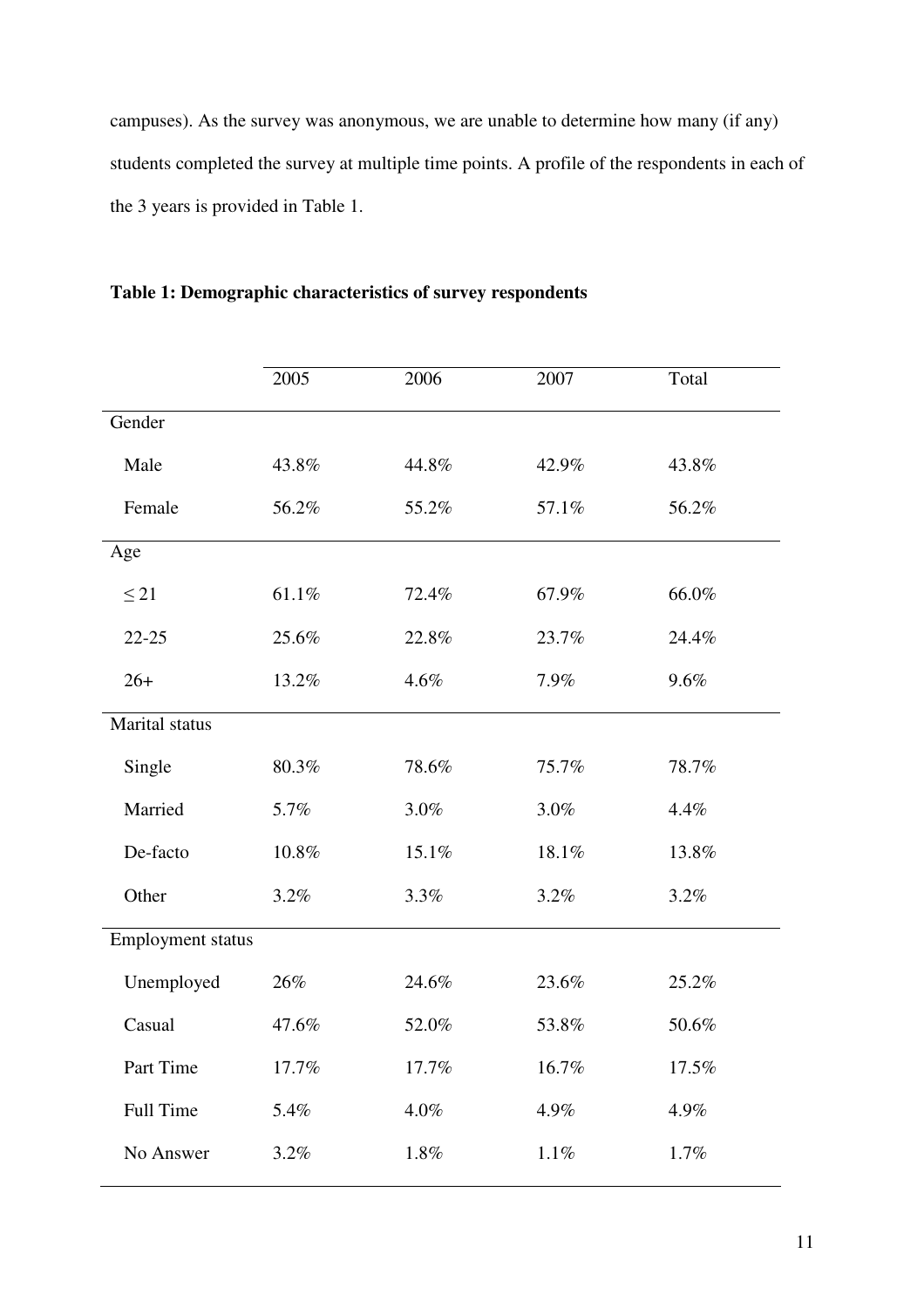Perhaps surprisingly, participation in off-campus facilities (pool, basketball courts, gymnasium, etc), classes, clubs, and courses was significantly higher than for university facilities. No more than 30% of respondents in each year reported using university facilities, classes, or clubs within the previous week, and less than 8% reported attending a university gym course in the *month* before survey completion. Participation at off-campus facilities was not quite as low, with slightly more than half of respondents in all 3 surveys using off-campus facilities in the *week* prior to survey completion.

Contingency table analysis (using the Pearson chi-square test) revealed differences between males and females for a number of questions. Interestingly, males were more likely to take an exercise class at university ( $\chi^2$  = 37.372, *p* < .001), and females had higher participation rates in recreational clubs and sports on university campus ( $\chi^2$  = 24.402, *p* < .001). In regards to using off-campus facilities, 39.6% of males reported using an off-campus gym compared to 50.9% of females, which is significant at the 5% level ( $\chi^2$  = 26.753, *p* < .001). Again, males were more likely to attend an off-campus exercise class ( $\chi^2$  = 13.346, *p* < .001), and females were reported higher activity levels involving a sports or recreation club off campus ( $\chi^2$  = 35.059,  $p < .001$ ). There were no significant differences in reported activity levels for onor/and off-campus facilities by student status (ie, full time/part time/not studying).

Participation in physical activity at university facilities—measured in terms of number of weekly visits, exercise classes, and participation in university sporting or recreational clubs appears to have declined between 2005 and 2007 (Table 2). The percentage of respondents who reported using the university gym facilities in the last week decreased by 23.7%, from 30.0% in 2005 to 22.9% in 2007 ( $\chi^2$  = 8.120, *p* = .017); and the percentage who reported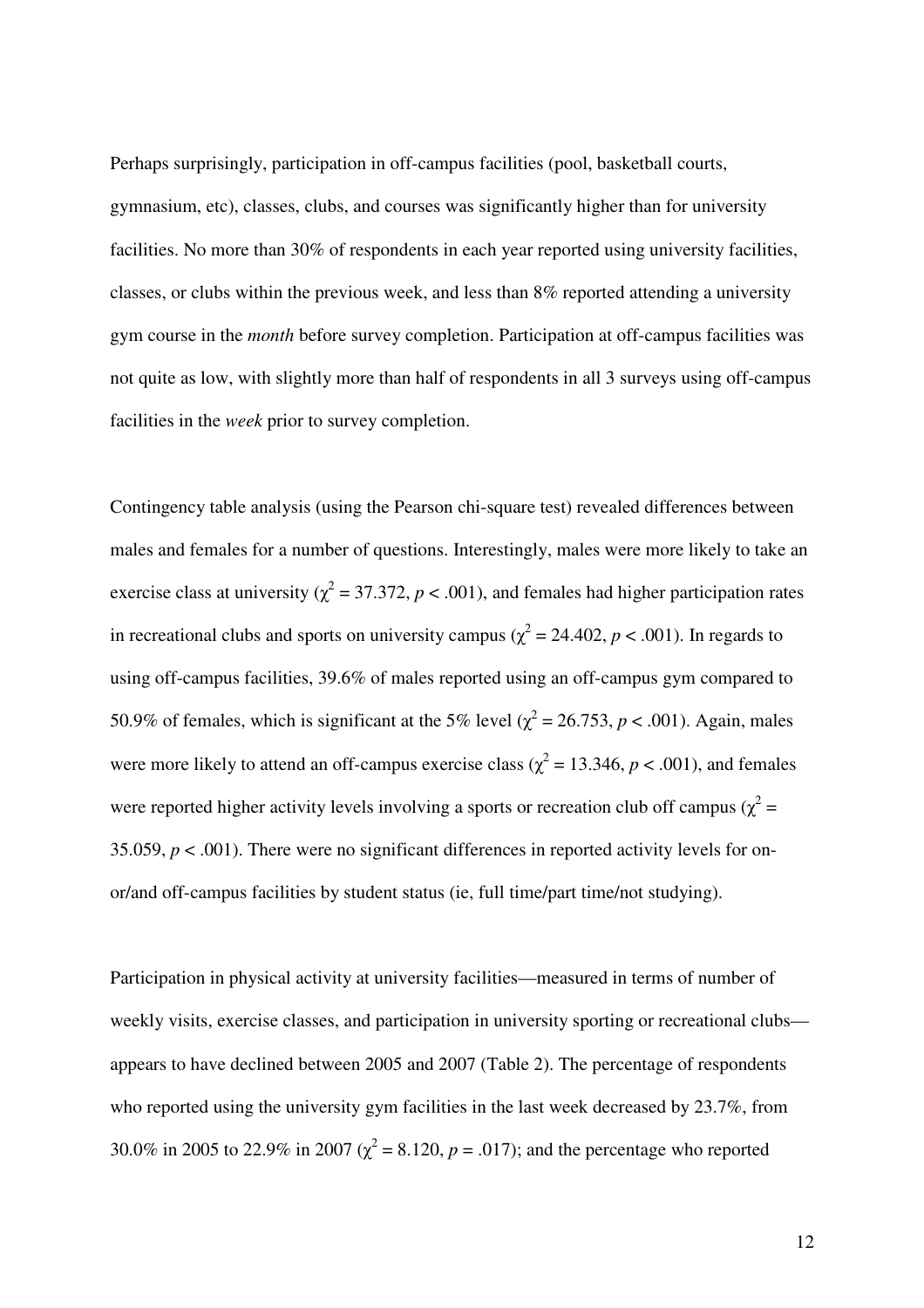taking a university exercise class in the last week decreased by 37.1%, from 12.4% in 2005 to 7.9% in 2007 ( $\chi^2$  = 9.717, *p* = .008). These results can be compared to the proportion of participants using off-campus facilities, which remained relatively stable between 2005 and 2007 (53.4% in 2005; 57.3% in 2006, and 52.0% in 2007;  $\chi^2 = 5.082$ ,  $p = .669$ ).

|                                                                              | $(\%)$ |      |      |
|------------------------------------------------------------------------------|--------|------|------|
|                                                                              | 2005   | 2006 | 2007 |
| Used campus facilities last week at all*                                     | 30.0   | 29.2 | 22.9 |
| Taken campus exercise class last week at all*                                | 12.4   | 8.3  | 7.9  |
| Participated in campus sporting or recreational<br>club last week at all     | 16.2   | 11.9 | 16.4 |
| Attended campus gym course last month at all                                 | 7.9    | 7.7  | 6.4  |
| Used off campus facilities last week at all                                  | 53.4   | 57.3 | 52.0 |
| Taken off campus exercise class last week at all                             | 18.7   | 19.6 | 17.8 |
| Participated in off campus sporting or recreational<br>club last week at all | 29.7   | 33.8 | 37.3 |
| Attended off campus course last month at all                                 | 18.9   | 13.7 | 18.3 |

### **Table 2: Use of on-campus and off-campus exercise facilities**

\* Significant at the .05 level

Respondents were asked to identify whether a series of factors were a barrier for them personally to participating in physical activity/using facilities both on campus and off campus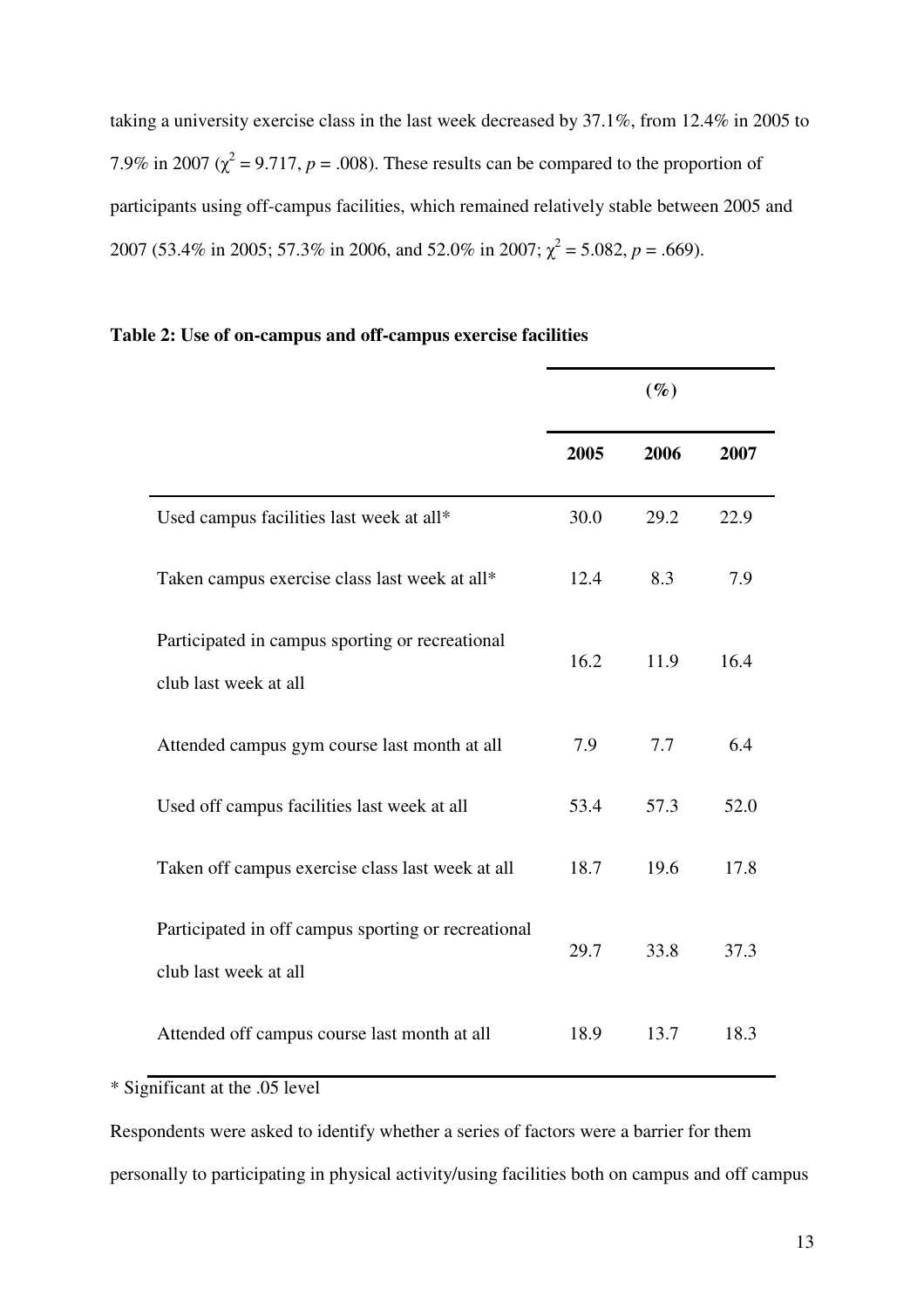(Table 3). For both on-campus and off-campus physical activity, time, study commitments, and cost were identified as barriers by more than a quarter of respondents, and distance by one-fifth. There was considerable consistency in the barriers identified in each of the 3 survey years. However, there was one major significant difference between 2005 and 2007: identification of cost as a barrier to using university sporting and gym facilities increased from 22.2% of respondents in 2005 to 52.0% of respondents in 2007 ( $z = 11.101$ ,  $p < .001$ ). Notably, although identification of cost as a barrier to use of off-campus facilities also increased, the increase was much smaller (from  $36.1\%$  in 2005 to  $41.0\%$  in 2007,  $z = 1.746$ , *p* < .081). There was also a corresponding decrease in the proportion of respondents who stated that there were no barriers to them using gym and sporting facilities at the university, from 15.7% in 2005 to 9.3% in 2007 (*z* = 3.224, *p* = .001).

|                          | on campus |      |      |                | off campus |      |      |                |
|--------------------------|-----------|------|------|----------------|------------|------|------|----------------|
| <b>Barrier</b>           | 2005      | 2006 | 2007 | <b>Overall</b> | 2005       | 2006 | 2007 | <b>Overall</b> |
| Time                     | 47.5      | 52.2 | 46.9 | 48.1           | 43.4       | 44.0 | 42.3 | 42.9           |
| <b>Study Commitments</b> | 29.4      | 28.4 | 30.8 | 29.5           | 26.2       | 26.4 | 28.5 | 27.0           |
| $Cost*$                  | 22.2      | 22.2 | 52.0 | 29.6           | 35.7       | 33.5 | 41.0 | 36.6           |
| Distance                 | 21.1      | 24.6 | 24.3 | 22.7           | 21.8       | 14.5 | 18.2 | 18.9           |
| No Interest              | 7.4       | 7.1  | 6.6  | 6.1            | 7.6        | 4.6  | 7.0  | 6.4            |

**Table 3: Percentage of respondents citing barriers to using the gym and sporting facilities on and off campus**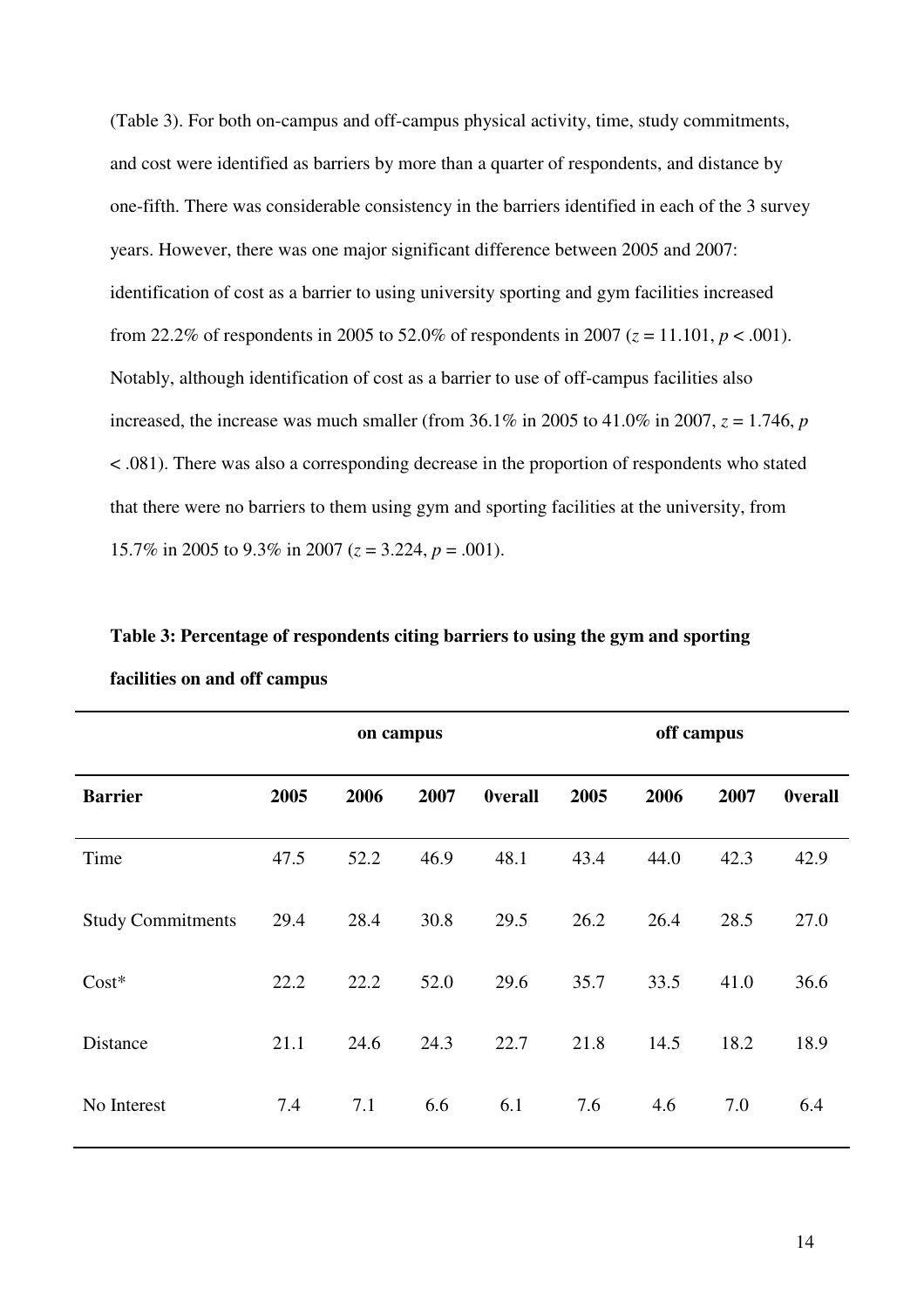| Prefer Other Venue                | 3.6  | 5.0  | 1.8 | 3.6  | 2.2  | 1.8  | 0.4  | 0.9  |
|-----------------------------------|------|------|-----|------|------|------|------|------|
| Inadequate Facilities 2.5 1.2 1.1 |      |      |     | 1.6  | 4.0  | 3.4  | 1.9  | 3.3  |
| <b>Other Barriers</b>             | 3.5  | 2.8  | 5.1 | 3.7  | 2.0  | 0.4  | 4.4  | 2.2  |
| No Barrier*                       | 15.7 | 14.9 | 9.3 | 13.9 | 20.0 | 26.4 | 20.9 | 21.9 |

\*Significant at the .05 level (on campus only)

A comparison of reported barriers to on-campus physical activity between those who had and those who had not used university facilities in the past week shows that the primary differences were in perceptions of insufficient time, with approximately half of nonparticipants reporting time as a barrier compared to less than one-third of participants; and distance, which is likely to be a factor of the distance respondents travel to attend university (with those living closer to campus more able to access on-campus facilities). Other, although smaller, differences were in those reporting no interest or preferring another venue (higher among nonparticipants); and higher rates of agreement that inadequate facilities and parking problems are a barrier among those who had used the facilities in the past week. It is interesting to note that the dramatic increase in perception of cost as a barrier between 2005 and 2007 was evident for both those who had used the facilities (16.6% to 52.8%) and those who had not (24.7% to 51.8%).

In 2007 (only) respondents were also asked whether they were currently a member of the university's recreation and aquatic center, whether they had been previously; and those who had discontinued membership were asked the reasons for their decision. In 2007, 101 (21.4%) of the respondents were members of URAC, and of the 370 people who were not currently members, 89 (24.8%) had previously been a member. In response to the question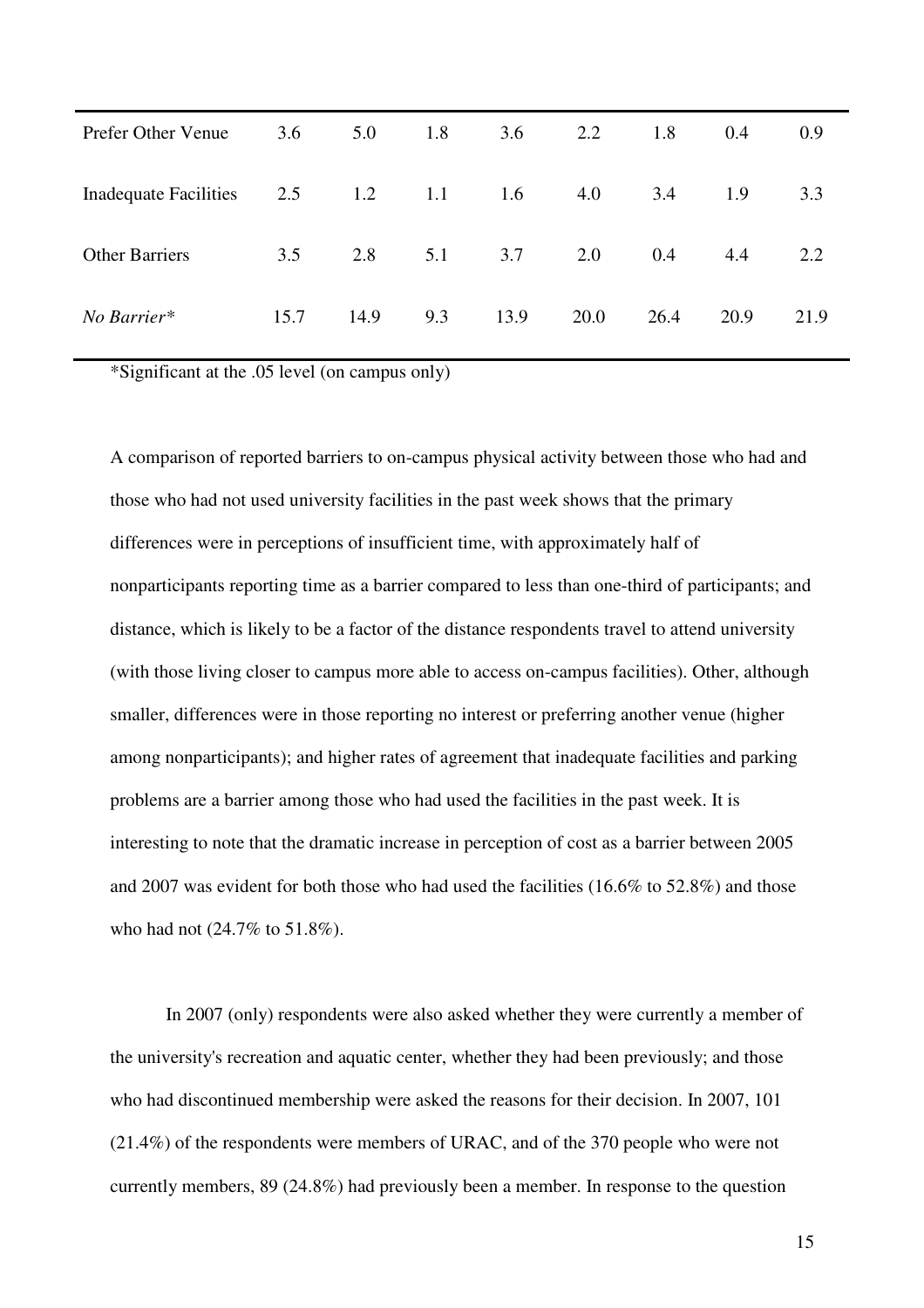about why they did not renew their membership at URAC, cost was identified by the majority of respondents (60.7%, 54) as being the main reason; this was followed by study and time commitments (11.2%, 10), with no other barrier selected by more than 5 respondents. We note that in 2007, the cost of membership for university students rose to AU\$490 (from AU\$285 in 2006).

### **COMMENT**

This study found low participation in physical activity among university student respondents across all 3 survey years. This is consistent with previous Australian research; for example, a study of 4 Australian university campuses found that 47% of men and 32% of women were insufficiently active based on the national guidelines,  $15$  and another that 30.0% of students in a regional university in Western Australia were not participating in regular physical activity.<sup>30</sup>

Comparing barriers to use of on- and off-campus facilities, it is interesting to note that time was more frequently identified as a perceived barrier to on-campus than off-campus physical activity. This could be indicative of students' time- tables being structured in a way that exercising on campus is not practical (such as insufficient breaks between classes) or of perceived need to obtain maximum "value" from study time whilst on campus. The known association between physical activity levels and self-efficacy for coping with barriers to physical activity <sup>10</sup> suggests that future interventions could target students' self-efficacy for coping with barriers, ideally in combination with strategies to address the reality of these barriers, to help reduce the decline in physical activity that occurs during the transition to university life.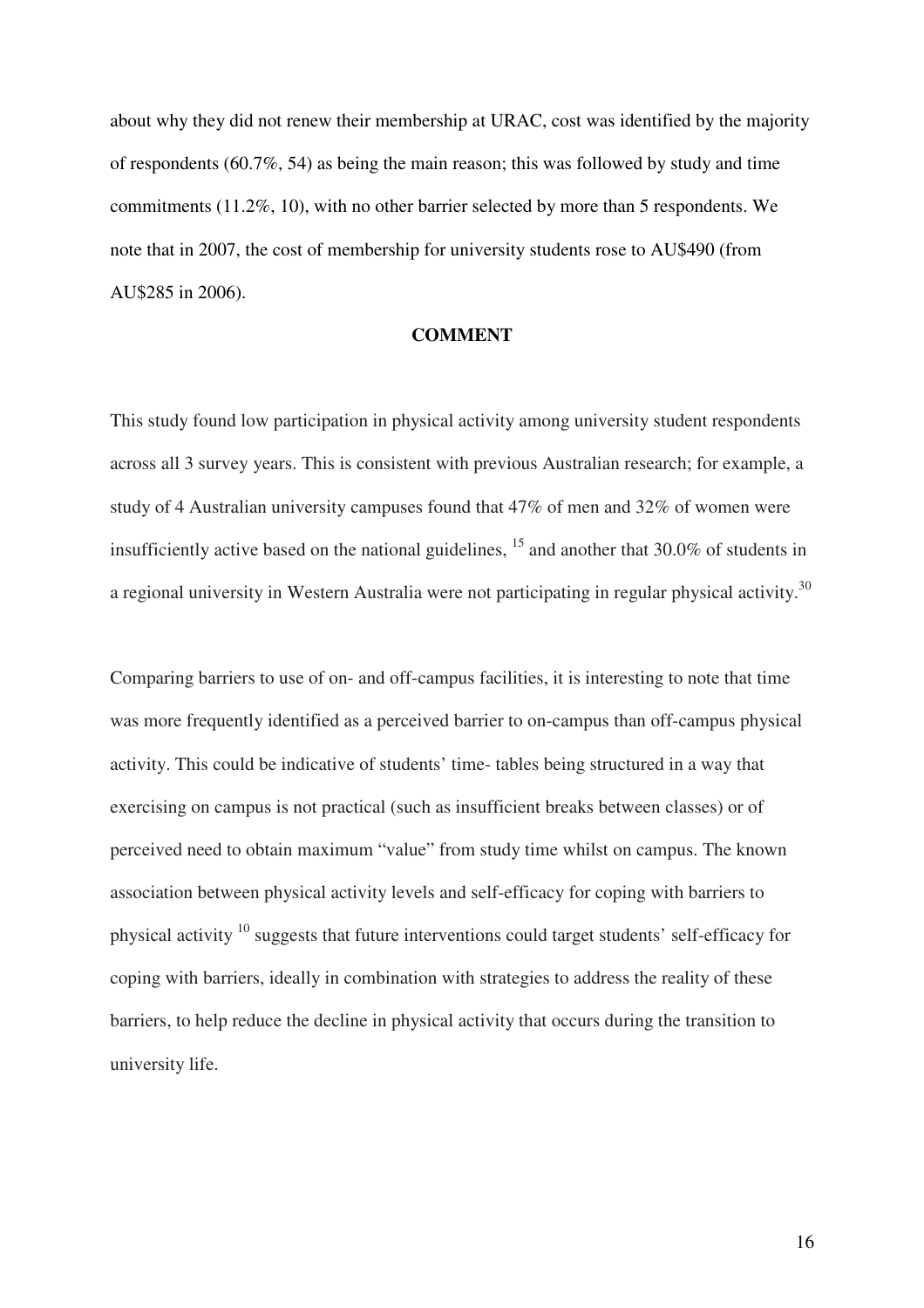In 2005, 35% of respondents identified cost as a barrier to off-campus physical activity, compared to just 22.3% on campus, suggesting that pre-VSU prices were affordable for the majority of students. It is important to note that whilst VSU was introduced midway through 2006, students were still required to pay their *compulsory annual* university student union fees in February 2006, which meant that they were automatically members of the UOW gym (URAC) in the second half of 2006 (which included the 2006 survey period). However, some disincentives to utilize the URAC facilities during the time of the second survey existed, such as an increase in URAC prices in January 2006 by between 10% and 20% for most services, and a 50%–100% increase in the costs of hiring of playing fields, which were an attempt to prepare for the introduction of VSU in mid-2006. In 2007, when the full impact of VSU was evident, the reporting of cost as a barrier to use of on-campus facilities spiked dramatically, and the proportion of respondents using university facilities declined by almost one-third.

Previous research has clearly demonstrated that people trade off between immediate and delayed outcomes and that for many this results in a preference for smaller short-term outcomes over larger long-term outcomes, often at the expense of their long-term health.<sup>31,32</sup> <sup>33</sup>. University students already experience a large number of barriers to exercise, and increasing the cost of exercise facilities serves as an important additional barrier. Thus, one unintended effect of removing compulsory student union fees (an immediate outcome) may be to reduce the levels of exercise and thus the physical and psychological benefits of engaging in physical activity (a longer-tem outcome).

It is important to note that the government's position in introducing the VSU legislation was that it would benefit individuals (university students) by preventing them from being forced to pay for services they do not use. <sup>19</sup> That is, the rationale for the policy was "an ideological

17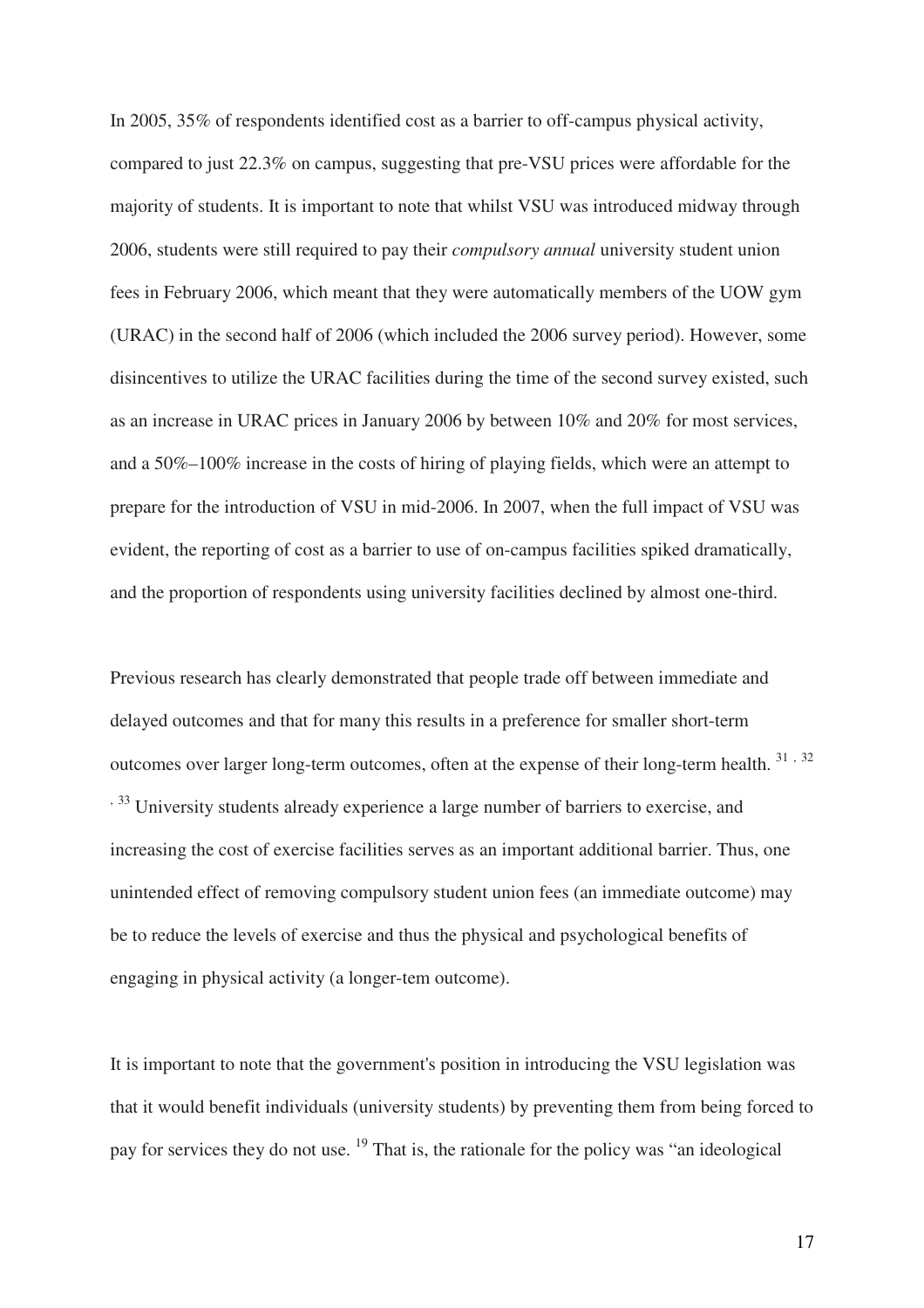objection to activity of any kind which responds to…the public good at the expense of …individual rights." <sup>34</sup> (p106) However, our study finds that the introduction of VSU—the removal of compulsory fees, which subsidize campus facilities and social services—impacted not only on the "common good" of the university population as a whole but also the "individual good." Interestingly, we note that the potential for this to occur was not addressed in the government reports that reviewed the arguments for and against this legislation, <sup>19,34</sup> other than an oblique mention in the 2003 report, which opposed the legislation: "this was as much an attack on student appetites for food and drink as for political rights; and an attack on their entertainment choices and their health, fitness and need for counselling and essaywriting skills." <sup>34 (p106)</sup>

### **Limitations**

The primary limitation of the current study is that we did not collect data on overall physical activity levels (ie, minutes of physical activity per week). The focus of the study was on the use of on-campus (and off-campus) facilities, and thus the questions addressed frequency of use of facilities. This oversight did not become evident until 2 years into the study—when comparing the data from the first 2 surveys (2005 and 2006). Future research should collect data on physical activity more generally, if we are to conclude as to the impact on overall physical activity levels rather than just physical activity in exercise facilities.

Another limitation is that we did not measure changes in the cost of off-campus facilities, or collect data from people who were not university students, so we cannot definitively state that reductions in use of facilities extended beyond campus facilities. However, it is likely that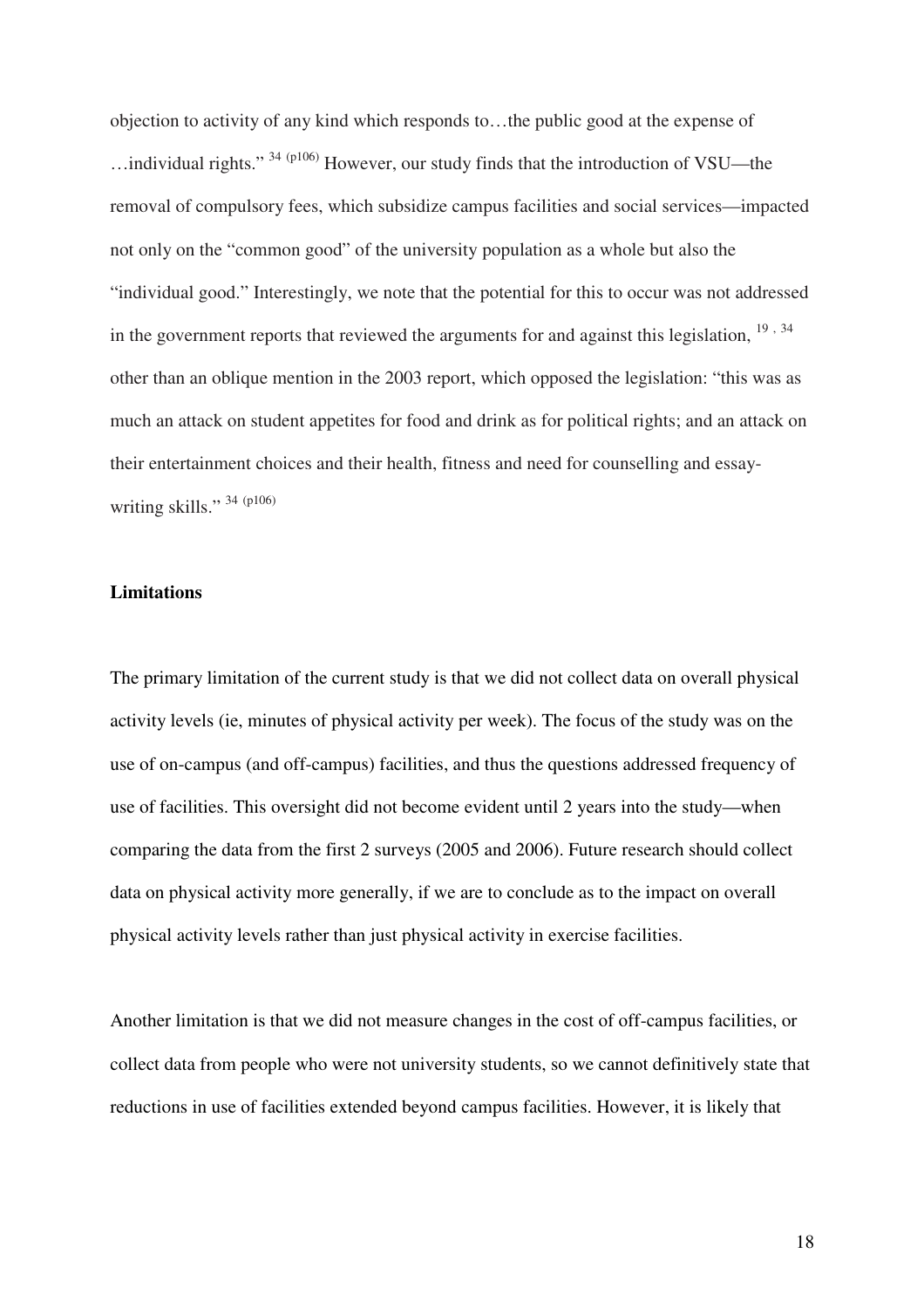increases in costs at external facilities would have been consistent with changes in consumer price index/inflation, not the doubling of costs that occurred for campus facilities.

The generalizability of the findings may be somewhat limited, as the data were collected on the campus of 1 regional university and there may be regional differences in the impact of VSU on use of facilities, particularly those related to socioeconomic status and disposable income. Further, the results cannot be directly applied to campuses and facilities in other countries, although the implications of cost increases on students' use of facilities may be of relevance to other countries and to other policy changes.

### **Conclusions**

Although the present study did not assess psychological or scholastic outcomes, prior research demonstrates the negative impacts of declines in physical activity on both mental health and academic performance. There is evidence that stress, depression, and anxiety are associated with college student grades and attrition,  $35, 36$  and a strong body of evidence that a lack of physical activity is associated with higher levels of anxiety and stress.<sup>37</sup> The association between physical activity and academic performance has been most comprehensively studied among school-aged children, and studies have consistently shown that both fitness levels and participation per se are associated with increased academic achievement. <sup>38, 39, 40</sup> In an article in this journal, a study conducted in a large private US university found that strength training was associated with higher grade point averages among first-year students. <sup>41</sup>

The transition to university is a key trigger for further reducing already low levels of physical activity. This is despite many university campuses having the facilities needed for the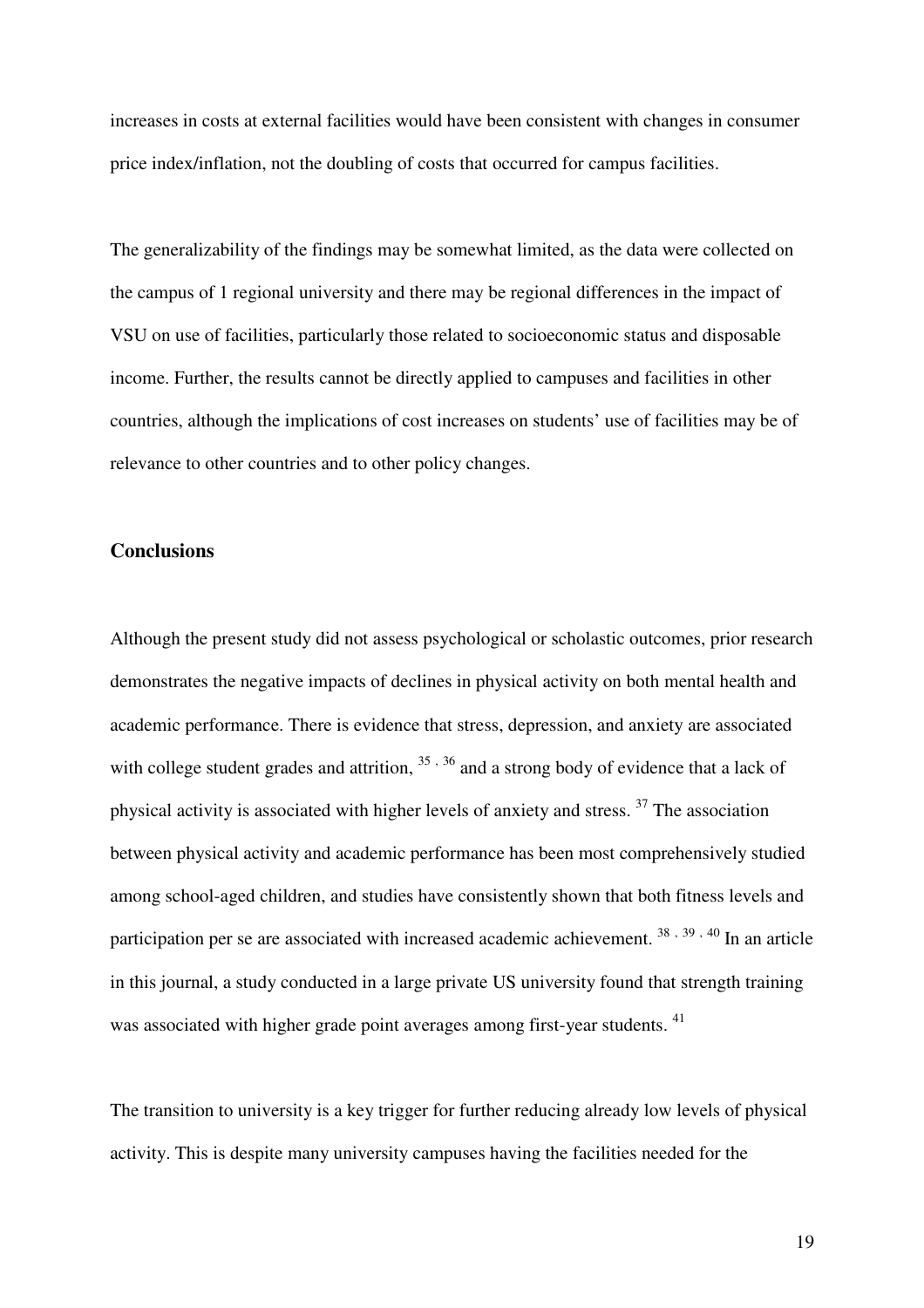preferred activities of this demographic. There is a range of barriers to physical activity, notably perceptions of lack of time and excessive study commitments, which could be addressed by interventions to increase self-efficacy along with environmental or policy changes to address the reality of these barriers. For example, class timetables could be structured in such a way as to allow for a longer break between morning and afternoon classes; a 90-minute rather than a 60-minute break would allow sufficient time to attend an exercise class and still eat lunch. Similarly, campus facilities could be modified to provide more opportunities for free physical activity, such as the development and maintenance of walking paths and running tracks.

The results of this study suggest that since the introduction of VSU, the cost of university exercise facilities has become a greater barrier to participation. Given the already low rates of participation in regular physical activity, there is a need for government departments, universities, and policy makers to consider the health impacts of such policy changes.

### **References**

- 1. Australian Institute of Health and Welfare; 2006 [cited 2009 Apr 24]. Australia's Health 2006. Available from: http://www.aihw.gov.au/publications/index.cfm/title/10585
- 2. Dunn A, Trivedi M, O'Neal H. Physical activity dose-response effects on outcomes of depression and anxiety. *Med Sci Sports Exerc.* 2001;33:587–97.
- 3. DHAC (Commonwealth Government Department of Health and Aged Care) 1999, National physical activity guidelines for Australians, Canberra: DHAC.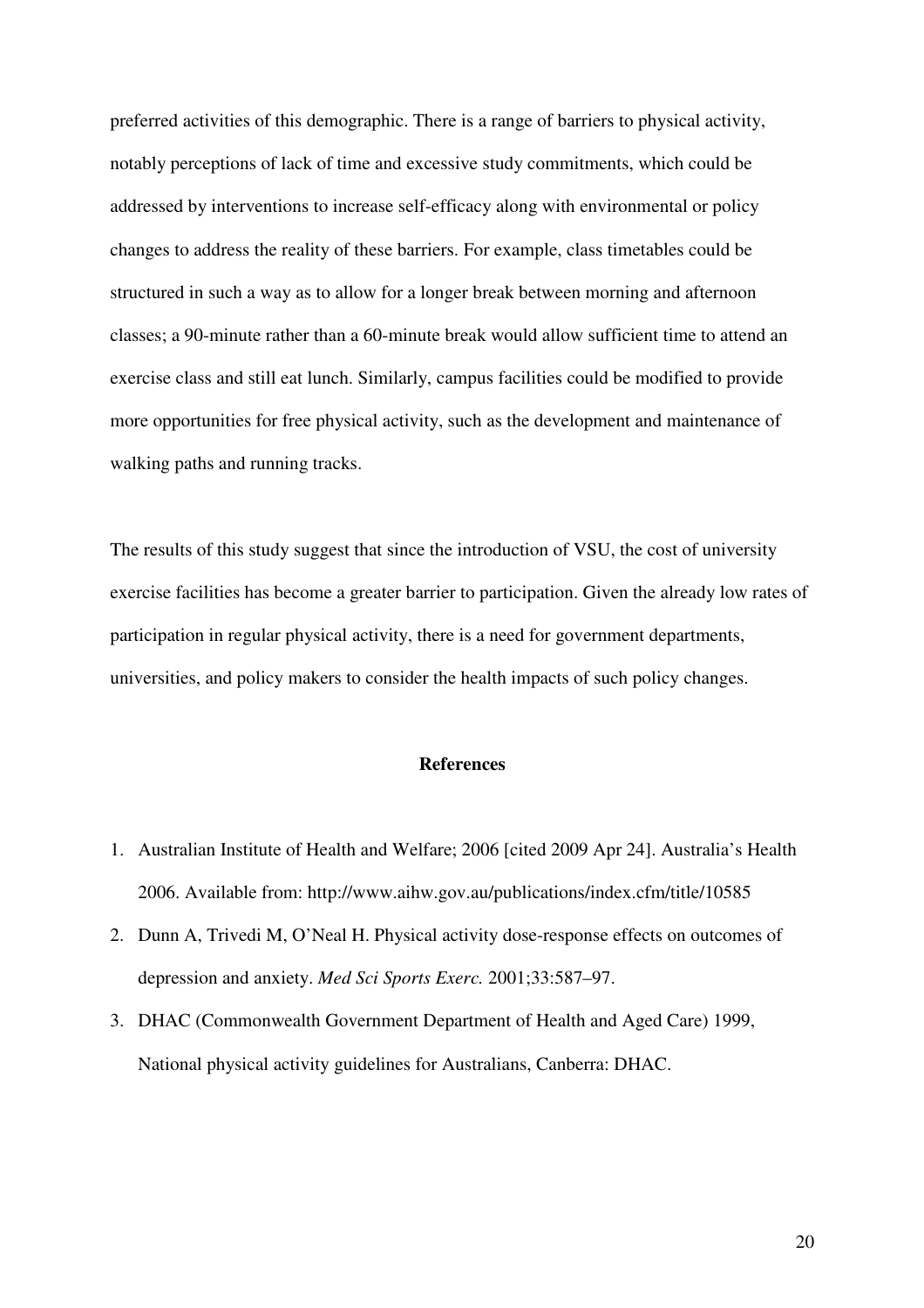- 4. Australian Government Department of Health and Ageing (DoHA) 2004, Get out and get active, Australia's physical activity recommendations for 12–18 year olds, Canberra: DoHA.
- 5. Australian Bureau of Statistics; 2008 [cited 2009 Apr 24]. Australian Census Data. Available from: http://www.abs.gov.au/websitedbs/d3310114.nsf/home/Census+data.
- 6. Australian Institute of Health and Welfare; 2006 [cited 2009 Apr 24]. Australia's Health 2006. Available from: http://www.aihw.gov.au/publications/index.cfm/title/10321
- 7. Booth M, Okely AD, Denney-Wilson E, Yang B, Hardy L, Dobbins T. 2006, NSW schools physical activity and nutrition survey (SPANS) 2004, Sydney: NSW Health.
- 8. Irwin J. Prevalence of University Students Sufficient Physical Activity: A Systematic Review. *Percept Motor Skill.* 2004;98(3), 927-943.
- 9. Kilpatrick M, Herbet E, Bartholomew J. College Students' Motivation for Physical Activity: Differentiating Men's and Women's Motives for Sport Participation and Exercise. *J Am Coll Health.* 2005;54(2):87.
- 10. Bray S. Self Efficacy for Coping With Barriers Helps Students Stay Physically Active. *Res Q Exercise Sport*. 2007;78(2):61.
- 11. Sinclair K, Hamlin M, Steel D. Physical Activity Levels of First-Year New Zealand University Students: A Pilot Study. *Youth Studies Australia.* 2005;24(1):38-42.
- 12. Bray S, Born H. Transition to University and Vigorous Physical Activity: Implication for Health and Psychological Well-Being. *J Am Coll Health.* 2004;52(4):181-188.
- 13. Australian Bureau of Statistics; 2008 [cited 2009 Apr 24]. Education and Work: Australia. Available from: http://www.abs.gov.au/AUSSTATS/abs@.nsf/mf/6227.0.
- 14. Reed J, Wilson D. Awareness of Use of a University recreational Trail. *J Am Coll Health.*  2006;54(4):227-230.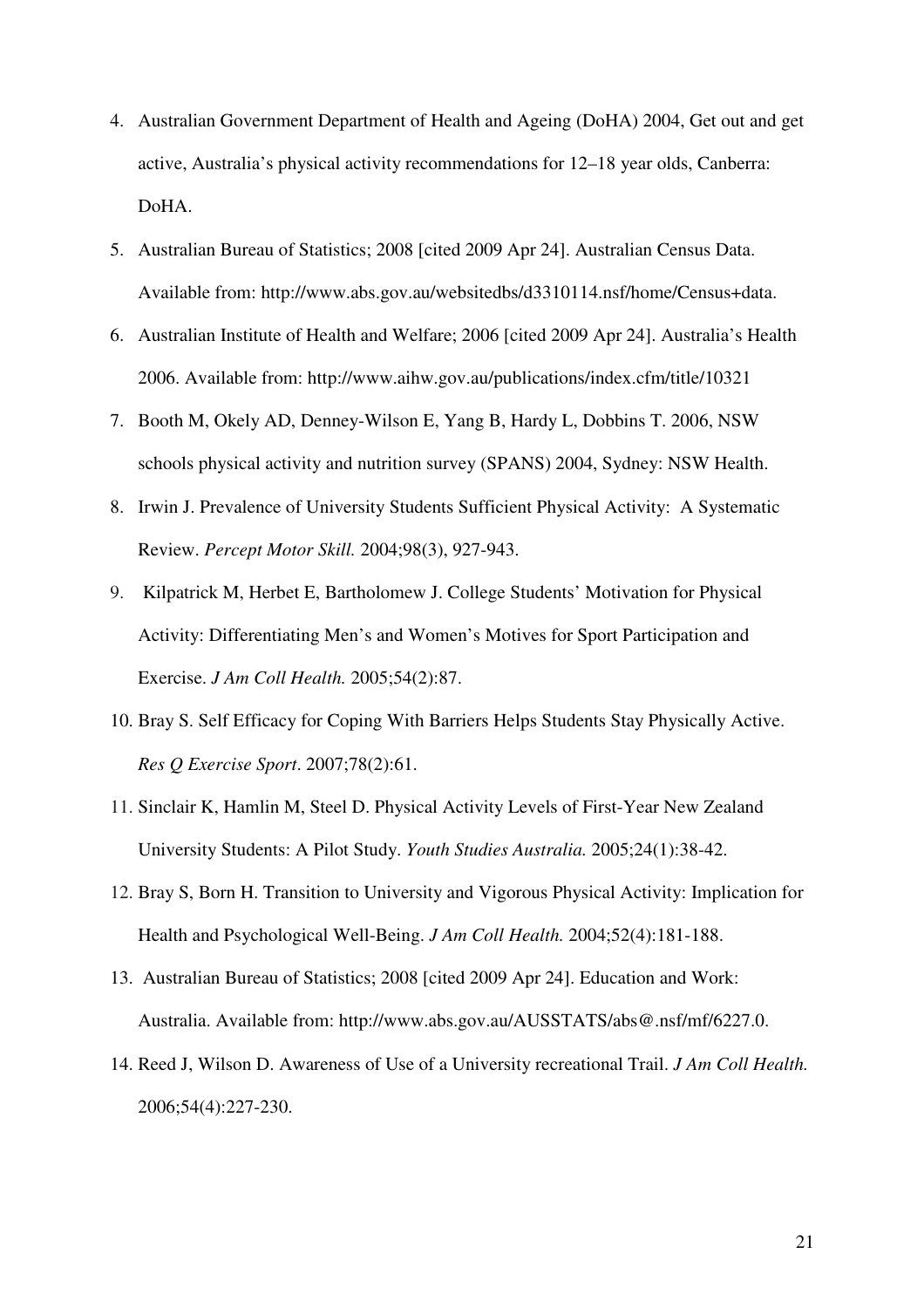- 15. Leslie, E, Owen N, Salmon J, Bauman A, Sallis J, Kai Lo S. Insufficiently active Australia College Students: perceived personal, social and environmental influences. *Res Q Exercise Sport.* 1999;28:20-27.
- 16. Reed J. Perceptions of the Availability of Recreational Physical Activity Facilities on a University Campus. *J Am Coll Health*. 2007;55(4):189-194.
- 17. Grubbs J, Carter L. The relationship of perceived benefits and barriers to reported exercise behaviours in college undergraduates, *Fam Community Health.* 2002;25(2):76-84.
- 18. Australia Broadcast Corporation; 2005 [cited 2009 Apr 24]. Federal Government bans compulsory student unionism. Available from: http://www.abc.net.au/worldtoday/indexes/2005/twt\_20050316.htm.
- 19. Senate Employment, Workplace Relations and Education Legislation Committee. 2005. *Provisions of the Higher Education Support Amendment (Abolition of Compulsory Upfront Union Fees) Bill 2005*, Canberra, , Australia: Senate Printing Unit, Department of the Senate, Parliament House.
- 20. Department of Education, Employment and Workplace Relations. 2008. *The Impact of Voluntary Student Unionism on Services, Amenities and Representation for Australian University Students: Discussion Paper*, Canberra, , Australia: Department of Education, Employment and Workplace Relations.
- 21. Humpel N, Owen N, Leslie E. Environmental factors associated with adults' participation in physical activity: A Review. *Am J Prev Med.* 2002;22:188-199.
- 22. Sallis JF, Johnson MF, Calfas KJ, Caparosa S, Nichols J. Assessing perceived physical environment variables that may influence physical activity. *Res Q Exercise Sport*. 1997;68:345-351.
- 23. Wechsler, H, Devereaux, R S, Davis, M and Collins, J. 2000. Using the school environment to promote physical activity and healthy eating. *Prev Med*, 31: S121–S137.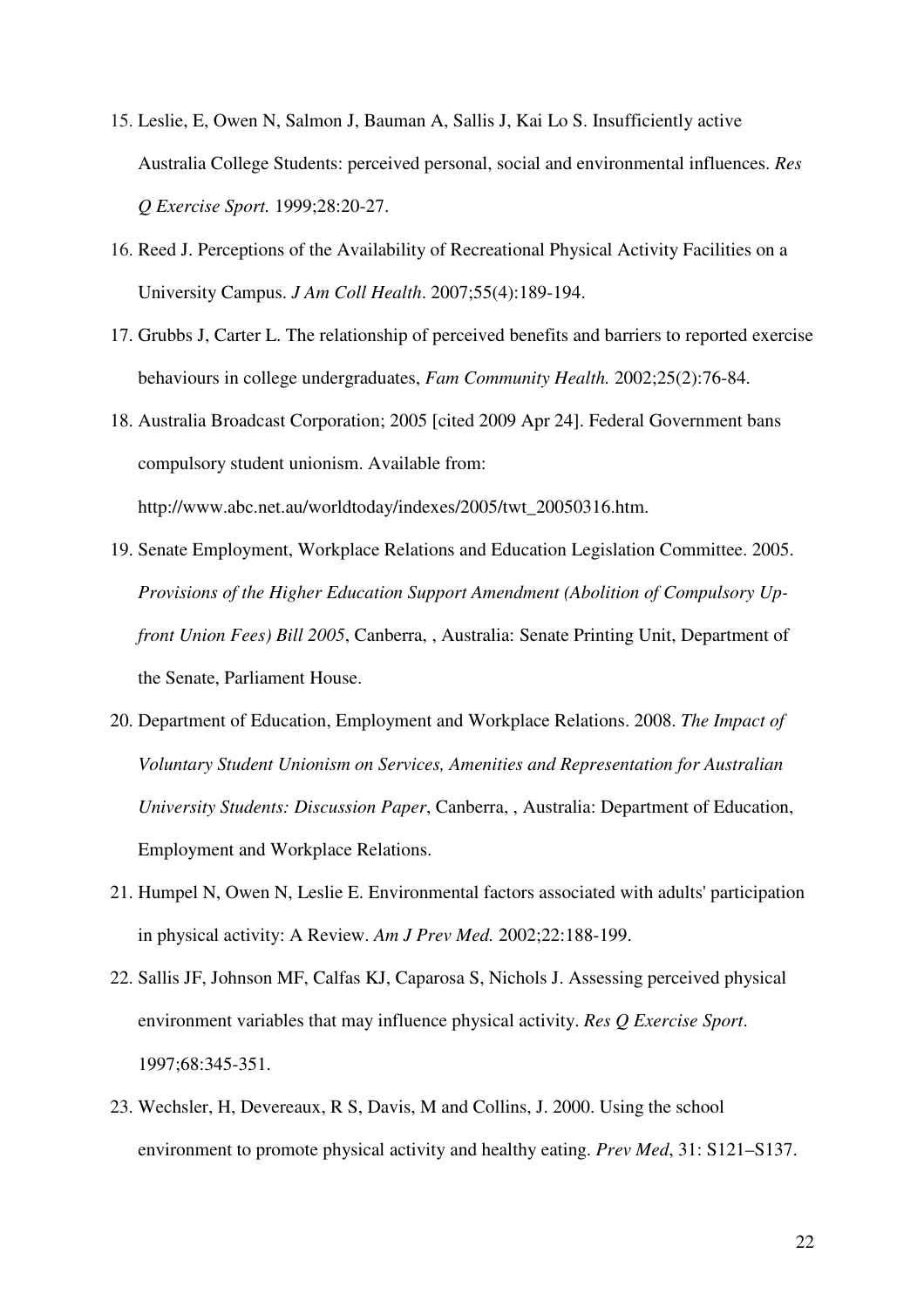- 24. Pate, R R, Pfeiffer, K A, Trost, S G, Ziegler, P and Dowda, M. 2004. Physical activity among children attending preschools. *Pediatrics*, 114: 1258–1263.
- 25. McGraw, S A, Sellers, D, Stone, E, Resnicow, K A, Kuester, S, Fridinger, F and Wechsler, H. 2000. Measuring implementation of school programs and policies to promote healthy eating and physical activity among youth. *Prev Med*, 31: S86–S97.
- 26. Rhodes, W A, Singleton, E, McMillan, T B and Perrino, C S. 2005. Does knowledge of college drinking policy influence student binge drinking?. *J Am Coll Health.*, 54: 45–49.
- 27. Wechsler, H, Lee, J E, Nelson, T F and Kuo, M. 2002. Underage college students' drinking behavior, access to alcohol, and the influence of deterrence policies: findings from the Harvard School of Public Health College Alcohol Study. *J Am Coll Health.*, 50: 223–236.
- 28. Wechsler, H, Lee, J E, Nelson, T F and Lee, H. 2003. Drinking and driving among college students: the influence of alcohol-control policies. *Am J Prev Med.*, 25: 212–218.
- 29. Paffenbarger, R S, Lee, I-M and Leung, R. 2010. Physical activity and personal characteristics associated with depression and suicide in American college men. *Acta Psychiatr Scand*, 89: 16–22.
- 30. Stone G, Strikwerda-Brown J, Gregg C. Physical activity levels, sporting, recreational and cultural preferences of students and staff at a regional university. *Australia Healthy Lifestyles Journal*. 2002;49(3-4):39-43.
- 31. O'Donoghue, T and Rabin, M. 2000. The economics of immediate gratification. *J Behav Decis Making*, 13: 233–250.
- 32. Keeler, T E, Marciniak, M and Hu, T-W. 1999. Rational addiction and smoking cessation: an empirical study. *J Socio-Econ*, 28: 633–643.
- 33. Fuchs, V. 1982. "Time preference and health: an exploratory study". In *Economic Aspects of Health*, Edited by: Fuchs, V. 93–120. Chicago, IL: University of Chicago Press.